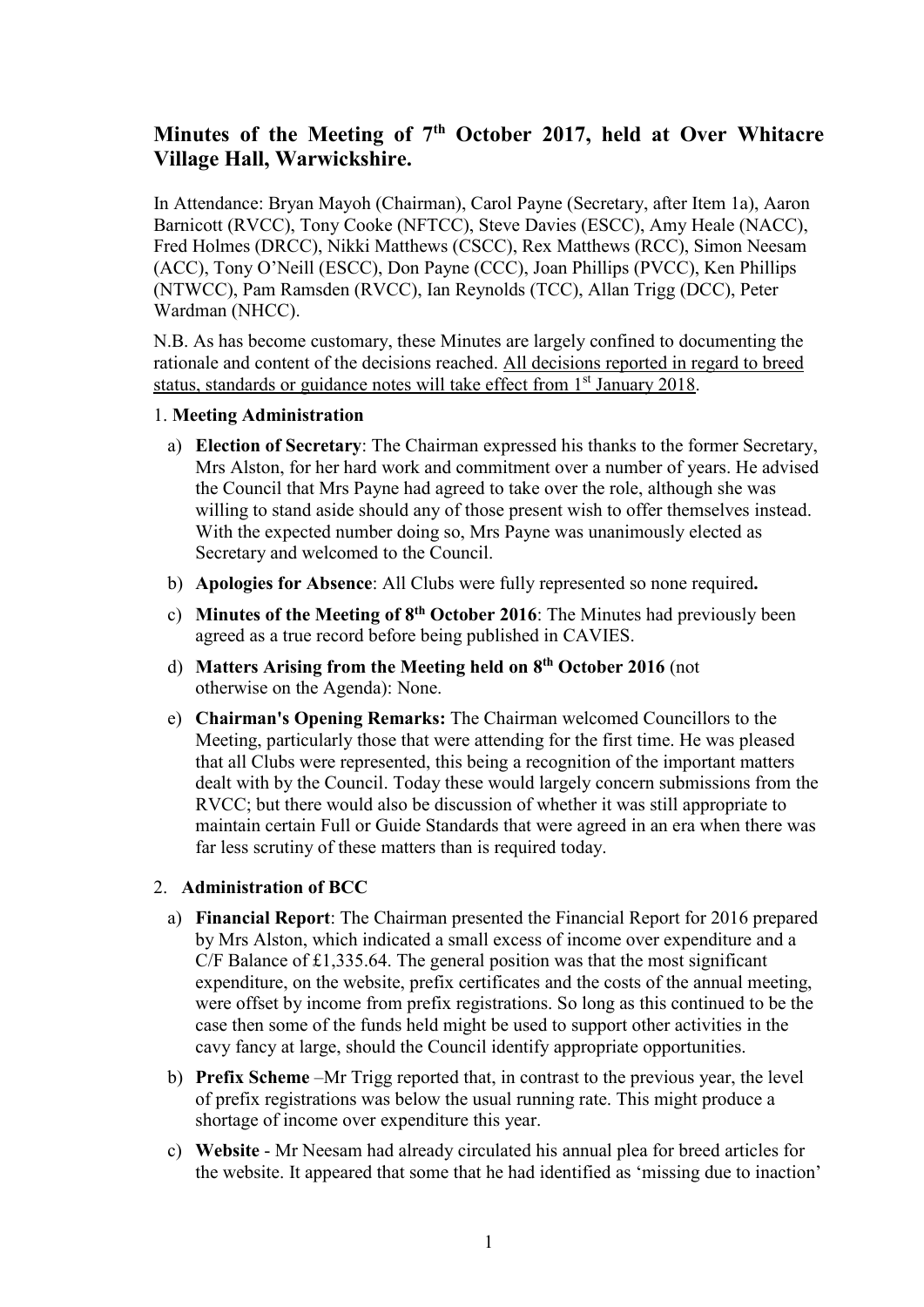had actually been provided to him, whilst others were available in past copies of CAVIES should someone make the effort to retype them. The major omissions appeared to be in regard to breeds supported by the RVCC. The Representatives of this Club agreed to ensure that the necessary action was taken.

Mr Neesam will issue an updated list of the breeds that are apparently deemed unworthy of publicity even by their own Specialist Clubs. It was also agreed that the links from the BCC website to that for the NCC will be improved to make it easier for prospective new fanciers to find out about shows in their area.

# **3a. Breed Club Responsibilities**

The Chairman suggested that the increasing number of standardised (or likely to be standardised) breeds is creating a situation in which, when many are catered for by their own Specialist Clubs, the fact that more breeds are spread amongst a virtually static number of breeders has adverse consequences on Club Membership levels, the appeal and financial viability of Club Stock Shows, and the numbers of people willing and able to help run Specialist Clubs.

He therefore suggested yet again that both the viability and vibrancy of several Specialist Clubs might be enhanced by their catering for breeds with similar characteristics, perhaps by amalgamation of some Clubs. Amongst the possibilities are: (short-term) Rex & Teddy to form 'Rex & Teddy CC'; Peruvian Varieties & Sheltie Varieties to form 'Peruvian & Longhaired Varieties CC'; Crested to become 'Crested & Satin CC'; (longer-term) Himalayan to acquire Californian; Fox & Tan to acquire Chinchilla; T/W to acquire other Patched Varieties.

Such possibilities are to be left to the Clubs concerned to ponder, with perhaps even lower expectations of success than for Mr Neesam's annual plea for breed articles.

# **3b. Liason with National Cavy Club (NCC)**

It was agreed that the Council will nominate three Councillors to hold discussions with a similar number of NCC representatives in order to come up with ideas that might benefit the cavy fancy as a whole. In addition to two items suggested by the NCC (these being the education and selection of judges and the definition of appropriate welfare standards for cavies) such discussions will also cover the vital matter of how to attract new cavy fanciers. Amongst the possibilities aired in respect of the latter are improved interaction with the public at agricultural shows and encouraging pet owners to visit local shows to have their cavies assessed by a judge and to discuss health problems, breeding possibilities, showing possibilities etc.

Councillors were asked to submit ideas on any of these matters to the Chairman and notify him should they have an interest in participating in BCC / NCC discussions.

# **4. Breed Standards**

# **4a. Satins: Points for Satinisation**

It was agreed unanimously that, in all Satin Breed Standards, Satinisation should count for 20 rather than the present 30 points, Mr Neesam having suggested that the colour of the cavy rather than its individual quality defines so much of the observed satinisation that 30 points is excessive for this single feature. The 20 points for satinisation in Satins then becomes the same as for the crest in Cresteds.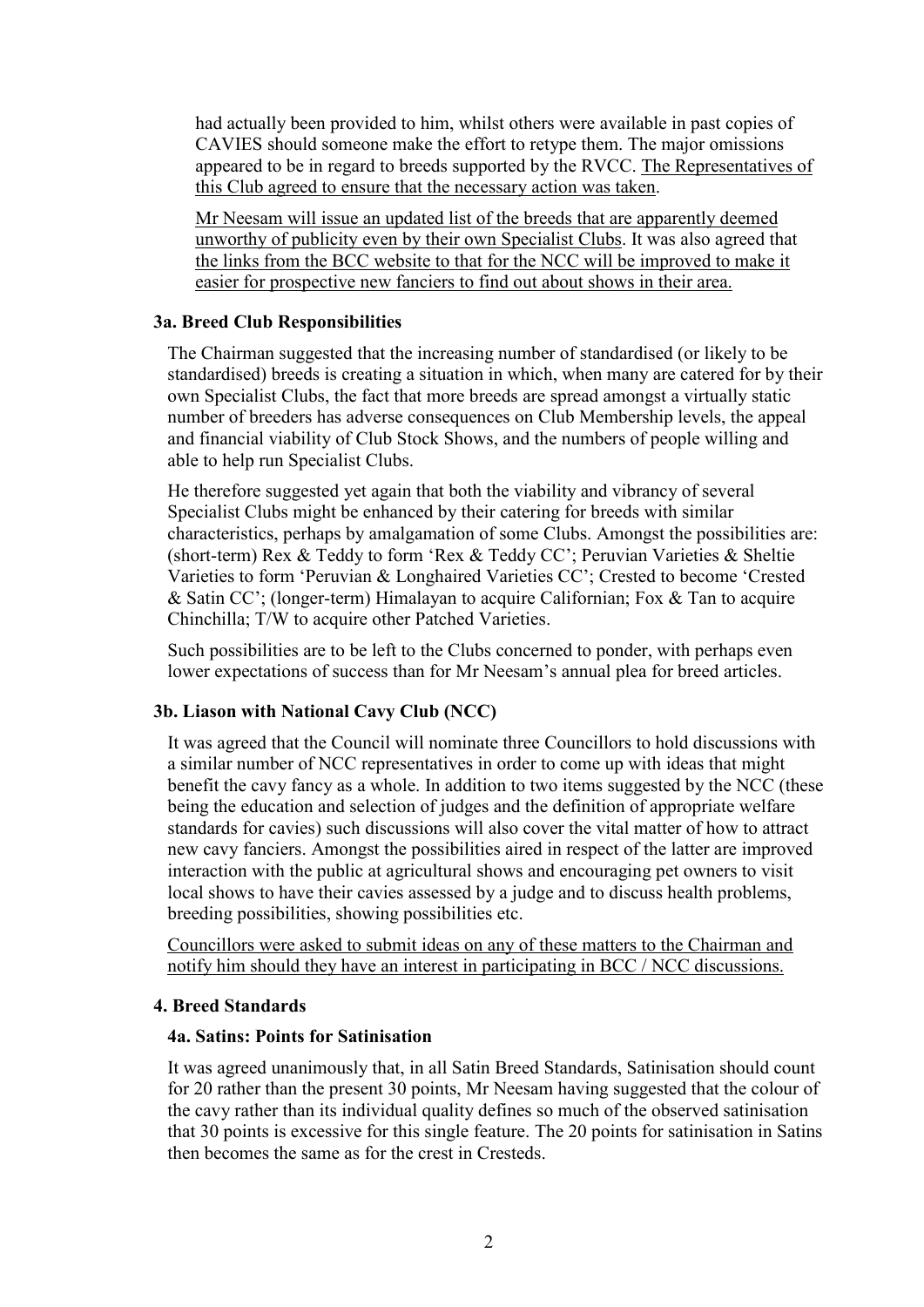It was further agreed unanimously that the Points Allocation for the remaining features in **Solid Satins** would be 25 points for Head, Eyes & Ears (vs 30 in Selfs), 25 points for Body Shape (as in Selfs), 15 points for Colour (vs 30 in Selfs since no exact shade is required in Satins and the necessary gloss is provided by satinisation) and 15 points for Coat. The latter is appropriate since, whilst satinisation gives the required silky texture, it also produces a tendency for various coat faults. Accordingly, the Coat requirements in Satins will include the stipulation: "To be straight and free of waves, swirls, skirts, flicks or woolly feel."

In **Satin Non-Selfs** the 30 points presently mentioned would simply change to 20, with the other 80 being allocated in the same proportion as the normal breed standards, other than Satin Cresteds where 20 would go to satinisation, 20 to crest and the remaining 60 allocated in the same proportion as the normal breed standards

# **4b. Agoutis: Colour of Lemon and Cream Agoutis**

There has been a degree of controversy in regard to the judging of Lemon & Cream Agoutis, which respectively have black and chocolate base colour ticked with lemon / cream, in that colour variations exist in the shade of cream in the latter in particular, with some judges looking for a shade approximating to that of the Self Cream and others less emphatic on this point.

It was agreed unanimously that the Agouti and Solid Agouti Standards should make it clear that the exact shade of lemon / cream is irrelevant; it may be pale, medium or dark so long as it is clearly lighter than buff. The following note will therefore be added to the Colour Descriptions in the Standards: "In Lemon and Cream Agoutis, which are based on a combination of black or chocolate base colour with lemon / cream ticking, the specific shade of lemon / cream is immaterial so long as it is lighter than buff."

# **4c. Argente: Description of Coat Appearance, Status as Full or Guide Standard**

The Council had asked the RVCC to review this breed and consider whether the requirements for Coat Appearance in the Standard, referring to 'a shimmering, shot-silk effect', represented the most appropriate guide to judging it. The Club considered this request and concluded that, since the Argente is genetically a Pink-Eyed Agouti, it would be more appropriate to remove the 'shimmering, shot-silk' phrase and instead use the Agouti wording calling for 'sharp, level ticking that is even all over the body.'

However, a review of the leading Argentes of the present time has indicated that, if these cavies are ticked rather than tipped, then this is not obvious; this has cast doubt on the precise wording to describe Coat Appearance and indeed whether Full Standard status is presently appropriate for this breed.

Several members of the Council shared the view of the RVCC that it is both possible and desirable to develop the Argente towards the same requirements as sought by the Agouti Standard, so that there is no doubt about the viability of the breed itself or of the required Standard. However, it was felt that the breed would benefit from a period in which the rather less precise requirements appropriate to a Guide Standard are applied, until such time as it is demonstrated that the desired 'sharp, level ticking' is being achieved in the best examples of the breed.

Therefore, it was agreed unanimously, that the interests of the Argente will be best served by its being returned to Guide Standard pro tem, with the Coat Appearance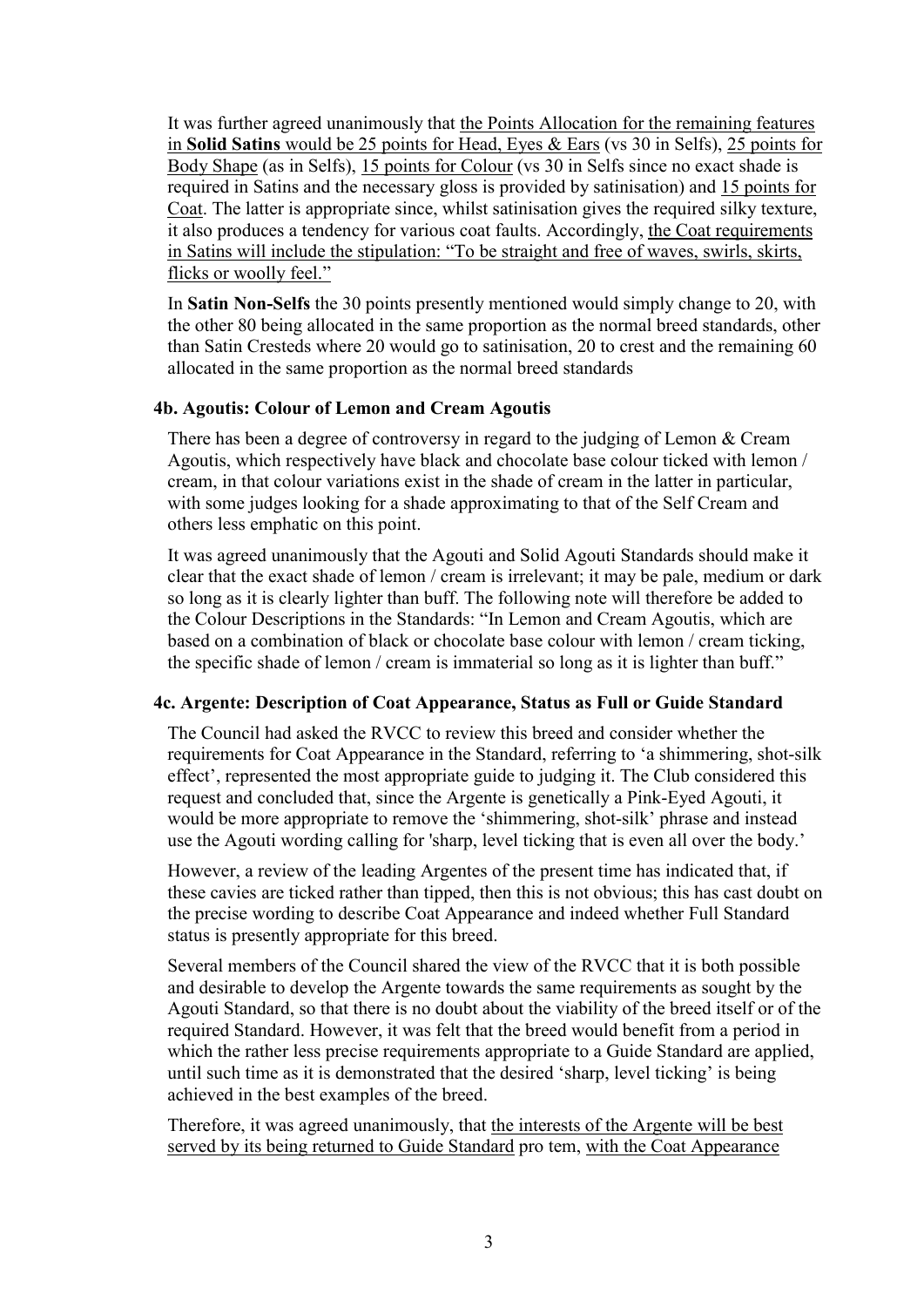revised to require 'an agouti-like effect that is level and even all over the body, including around the eyes and on the chest and feet'.

A note will be appended to the Guide Standard stating that it is the Council's intention that once it is demonstrated that this is achievable, any Full Standard for the Argente will require the same sharp, level ticking as specified for the Agouti.

Following a recommendation by the NACC it was further agreed unanimously that slate-based ticked cavies will be regarded as Argente not Agouti as previously. The Chairman failed to suppress the temptation to point out that this is what he had argued for in the first place.

# **4d. Chinchilla: Modification of Guide Standard**

The RVCC had consulted Chinchilla breeders in order to clarify the distinction between Chinchillas (based on black or chocolate base colour with white or cream ticking) and the corresponding Agoutis. Fundamentally, the differences arise because Chinchillas have two dominant Agouti genes, AA, and Agoutis only one, being Aa.

This produces much longer ticking on the Chinchilla, shown by a significantly wider band of light colour on individual hairs, which on most of the body are composed of base colour that is paler near the skin but darkens towards the ticked area, a band of white or cream ticking, followed by a dark tip of base colour. Areas of tipped hairs also create white or cream markings around the eyes; in the nostril area; on the jowls, chest, belly and forelimbs of the cavy; and these are generally similar to those found in the Fox and Otter.

Selection to emphasise these characteristics has produced a cavy that has a lighter base colour than the corresponding Agouti, with agouti-type body markings caused by the 'banding' of lighter colour; and with pronounced areas of light markings.

The Chinchilla, being homozygous for the agouti gene, is true breeding; and Agouti breeders should be cautious of describing it as 'a bad Agouti' since the description could more legitimately be used by Chinchilla breeders of the Agouti itself. Goldenbased 'Chinchillas' have been shown in NEB classes, but since many Golden Agourtis are themselves homozygous for Agouti (not producing 'Dilutes'), these are more appropriately termed 'bad Agoutis' and they are discouraged by the RVCC.

The revised Guide Standard proposed by the NACC was approved, with the exceptions that (1) The word' peppered' suggested to describe the body markings was not thought helpful by most Councillors, who believe that the phrase 'long ticked' is much more likely to be understood by non-specialist judges and thus afford the Chinchilla the best chance of being judged properly; (2) Mention should be made of an unticked area of lighter markings on the inside of the feet.

The agreed changes to the Guide Standard are therefore:

| <b>Body Colour</b> | The Body colour is created by individual hairs consisting of:                   |
|--------------------|---------------------------------------------------------------------------------|
|                    | (1) a base colour that is wider and paler nearest to the skin, followed by      |
|                    | (2) a band of darker base colour;                                               |
|                    | (3) a white or cream band narrower than the combined bands of base colour;      |
|                    | (4) a very small tip of dark base colour.                                       |
|                    | The desired hair characteristics should give Body Colour consisting of a muted, |
|                    | pastel shade and an even, long-ticked appearance.                               |
|                    |                                                                                 |

Belly should be white or cream with no base colour showing through. Base colour should be paler than on the corresponding Agouti without losing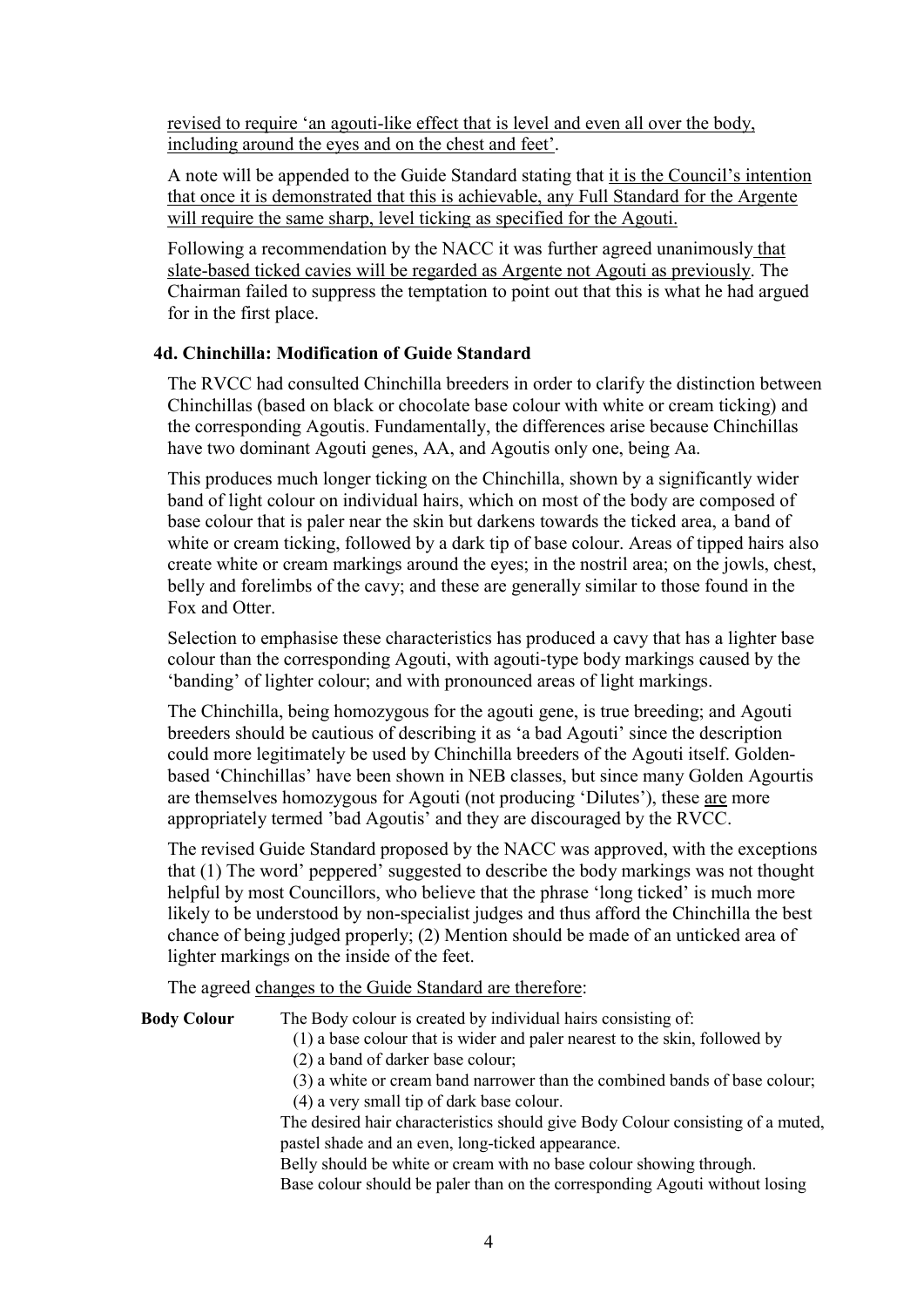|                   | clarity of markings and the desired pigmentation of eyes, ears and pads.                                                                                                                                                                                                                                                                                                           |
|-------------------|------------------------------------------------------------------------------------------------------------------------------------------------------------------------------------------------------------------------------------------------------------------------------------------------------------------------------------------------------------------------------------|
| <b>Markings</b>   | To have pronounced and clearly defined white or cream markings as eye circles;<br>around the nostril area; on the jowls, chest, belly and an area around the forelimbs<br>extending from the belly.<br>Belly should be wide enough that it is just visible when viewed from the side.<br>Feet to be ticked, other than for a lighter area on the inside, and should match the body |
|                   | colour.                                                                                                                                                                                                                                                                                                                                                                            |
| <b>White/Grey</b> | Medium grey base with a darker band, then a white band with darker (grey) tipping.                                                                                                                                                                                                                                                                                                 |
| (Silver)          | White markings. Eyes dark with a hint of ruby. Ears and Pads grey.                                                                                                                                                                                                                                                                                                                 |
| <b>Cream/Grey</b> | Medium grey base with a darker band, then a cream band with darker (grey) tipping.                                                                                                                                                                                                                                                                                                 |
| (Lemon)           | Cream markings. Eyes dark with a hint of ruby. Ears and Pads grey.                                                                                                                                                                                                                                                                                                                 |
|                   | <b>White/Chocolate</b> Light chocolate base with a darker band, then a white band with darker (choc.) tipping.                                                                                                                                                                                                                                                                     |
| (Cinnamon)        | White markings. Eyes ruby. Ears and Pads pink / light chocolate.                                                                                                                                                                                                                                                                                                                   |
|                   | <b>Cream/Chocolate</b> Light chocolate base with a darker band, then a cream band with darker (choc.) tipping.                                                                                                                                                                                                                                                                     |
| (Cream)           | Cream markings. Eyes ruby. Ears and Pads pink / light chocolate.                                                                                                                                                                                                                                                                                                                   |

# **4e. Tricolours, Bicolours, Harlequins & Magpies: Revised Guide Standards**

Last year the Council agreed that Tricolours and Bicolours would be returned to Guide Standard and that the RVCC would review what might be the ideal wording for these Guide Standards. It was agreed by a majority of the Council that some modification from the strict requirements imposed by following the T/W Standard might encourage more breeders to attempt what are undoubtedly difficult and challenging breeds.

The RVCC had accepted the Chairman's subsequent recommendation that the principles underpinning these modified Guide Standards should be (1) To have the Guide Standard describe the required features in approximate order of importance; (2) Maintain the same general model as laid down for the T/W but emphasise which are essentials of the breeds and which are the 'all other things being equal' deciding factors; (3) To apply similar Guide Standards to the Harlequin and Magpie.

The Council debated the RVCC proposal carefully and it was finally agreed that the key requirements for the Guide Standards for the Tricolour, the Bicolour (of which the Tortoiseshell is now logically defined as a black / red example rather than a breed in its own right), the Harlequin and the Magpie are, in order of importance:

- 1. The coat pattern should consist of clear and distinct patches with no intermixing of colours (other than the intermixed patches that represent one of the three 'colours' in Harlequins & Magpies).
- 2. The cavy should have patches of generally rectangular shape arranged on opposite sides of the body, ideally around a line running roughly down the centre.
- 3. There should be similar amounts of the three (two for Bicolour) colours on the body, distributed in patches of similar size.
- 4. All three colours should be visible from each side of the cavy.
- 5. At least two colours should be visible on the head.
- 6. All three colours should be visible on the belly.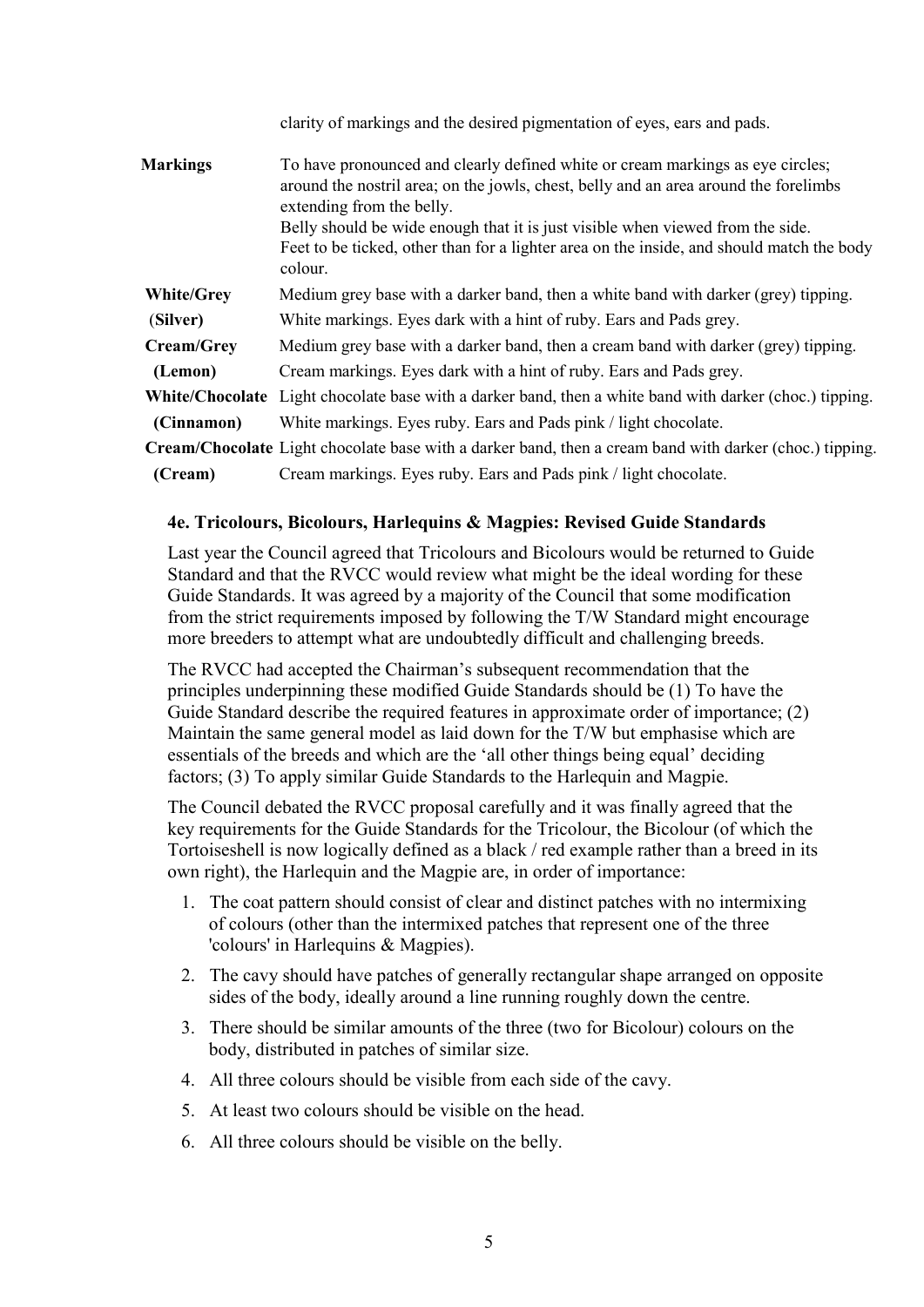It was further agreed that the first three factors are of greater significance than the last three, such that the points allocation for an eventual Full Standard might read (1) to (3): 15 points each; (4) to (6): 5 points each, totalling the expected 60 for Markings.

The intention of this change is **not** to make it easier to achieve the Standard but to clarify to judges the relative importance of the various factors, and so improve the judging of breeds with complex requirements that are rarely if ever achieved.

The Chairman expressed the wish that one day, perhaps after easier problems such as achieving world peace, universal prosperity and Brexit have been solved, the NTWCC might consider adopting this same wording and points allocations.

#### 4**f. Californian: Transfer to Guide Standard for Specified Colours**

Although the Californian can be found in many combinations of colours (black, chocolate, slate, lilac and beige points with red, golden, buff, cream and white body colour in standardised colours alone), the Council unanimously agreed the RVCC proposal to transfer to Guide Standard only those colour combinations that are considered the most promising. These have Black or Chocolate points in combination with body colour of Red / DE Golden, Buff, DE Cream and DE White. The eye colour of the latter must be manifestly darker than that found in Himalayans so as to avoid any confusion between the breeds.

The points of the Californian are similar to those on Himalayans, although smut is likely to be rounder (oval rather than pear-shaped). However, at this stage of the breed's development it is already evident that similar if not identical characteristics can be expected, and this is reflected in the agreed Guide Standard.

At present it appears that the best U/5s are homozygous for the californian gene and the best adults are heterozygous, so that it is unlikely that a good U/5 will become a good adult and vice versa. Whilst smut is generally good, more selection for quality of feet is required in order for the breed to progress further.

It is not yet known whether a small clump of dark hairs above the ears is a slight fault or is inevitable with well-marked Californians. Until it is, judges are advised to disregard this.

#### **4g. Ridgeback: Modification to Guidance Notes**

Last year the Council agreed that the Ridgeback be transfered to NEB status and asked the RVCC to consider how the Guidance Notes might be strengthened to emphasise rather more factors than the cavy's having a ridge along with other features of far lesser importance. Having met with interested breeders the Club had proposed enhancements to the Guidance Notes that require the colour to conform to Self, Agouti or Argente specifications and specify that there must be no rosettes.

In order to ease the transition from a situation in which colour was irrelevant to one in which it is significant, the Notes ask judges to disregard small patches (less than a £1) coin) of incorrect colour for an initial period of two years, after which this will be reviewed. The Notes continue to stress the vital importance of the quality of the ridge. In addition it was suggested that the Notes should specifically allow 'a circular pattern of hair on the back of the foot'. The Council agreed these Guidance Notes.

#### **4h. Belted: Transfer to NEB Status**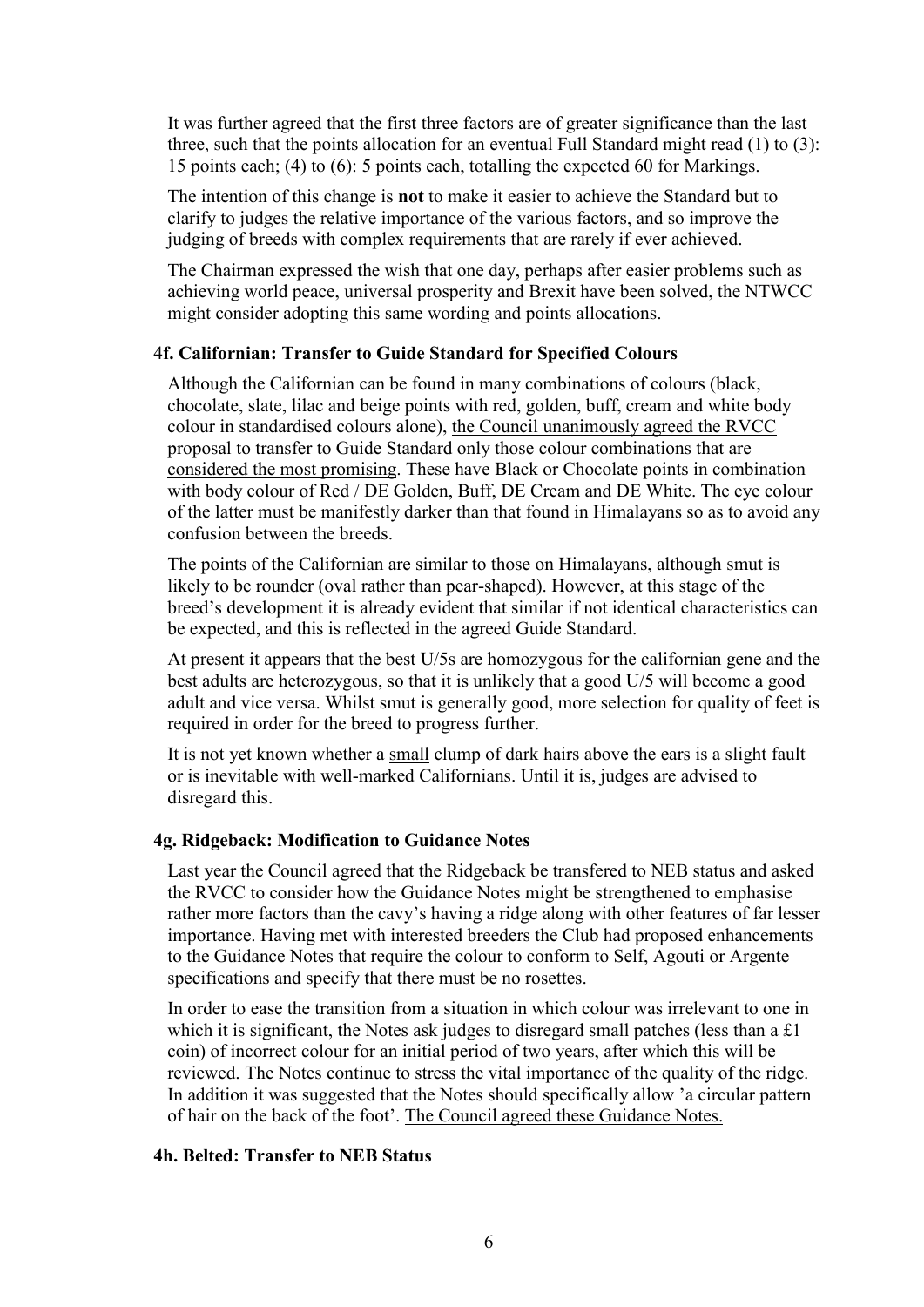In its ongoing review of Guide Standard breeds the RVCC had noted that the Belted has made little progress in 10 years, with the few examples seen falling significantly below the requirements of the Guide Standard. It therefore recommended that the breed be redesignated as NEB, although it could identify no improvements to its Guidance Notes that might help its viability. Accordingly, there is a real possibility that, unless significantly more and better examples are seen at RVCC shows, it may be regarded as potentially unviable. The Council unanimously agreed this recommendation.

# **4i. MiniPli: Transfer to NEB Status**

The Council's views on this breed last year caused a great deal of controversy; and trying to understand precisely what it is and what it is meant to look like has involved considerable effort since that time. It now seems that in conventional genetic terms the MiniPli is a 'longhaired' cavy, since it has the required **major** genes (ll) to produce a long coat. However, it was originally created from longhairs in Europe that we would consider to be poor examples; and it has subsequently been bred to have a shorter (midlength) coat that grows more slowly and is weaker than 'normal' longhairs, with a much shorter frontal (fringe) and weaker chops.

Accordingly it is likely to have minor genes that 'tone down' the longhaired characteristics (as opposed to the minor genes that are selected for in other longhairs so as to emphasise them). It also has homozygous (two) Lunkarya curly genes, giving it corkscrew curls all over the body, and two rex genes (originally derived from Alpaca), which are said to produce tighter curls than on the Lunkarya, these also being assisted by the cavy's having a softer coat. On this genetic basis the MiniPli should breed 'true' within the limits imposed by the variability in its minor genes.

So, compared with the Lunkarya it has tighter curls, a softer coat and considerably less length of coat on body, frontal and chops. Its shorter coat, corkscrew curls and the difficulty in maintaining any form of parting make it different from the Alpaca.

The Council considered certain issues in regard to this breed. One is that its major genes define it as a longhair but it is required to have minor genes that cause its coat to be shorter / weaker than in other longhairs. If it were crossed to these it would produce offspring somewhere in between the two, appearing to be too long in coat to MiniPli breeders and too short to Longhair breeders; so that back-crossing these would introduce undesirable characteristics into both breeds. Therefore, **MiniPlis should not be crossed with other Longhair breeds.**

A second issue is that, when assessing MiniPlis, judges have to tell themselves that many of the features that they have been taught to look for in a good longhair are bad in a MiniPli, and vice versa.

Both of these issues may affect the MiniPli's long-term potential, but the Council's view was that **the issue under review was a move to NEB status, not Full Standard or even Guide Standard**. NEB classes should allow ongoing review of how well, or not, the breed is meeting its objectives and whether it could be the 'interesting and desirable' addition to the cavy fancy that a new breed is required to be. The argument put forward by MiniPli breeders is that it can be exactly that, since it is aimed to appeal to people that like longer-coated pigs but lack the time, skills or inclination to keep normal longhairs in full coat.

The Council therefore accepted unanimously the RVCC's recommendation that the MiniPli be transfered to NEB status with the Guidance Notes recommended following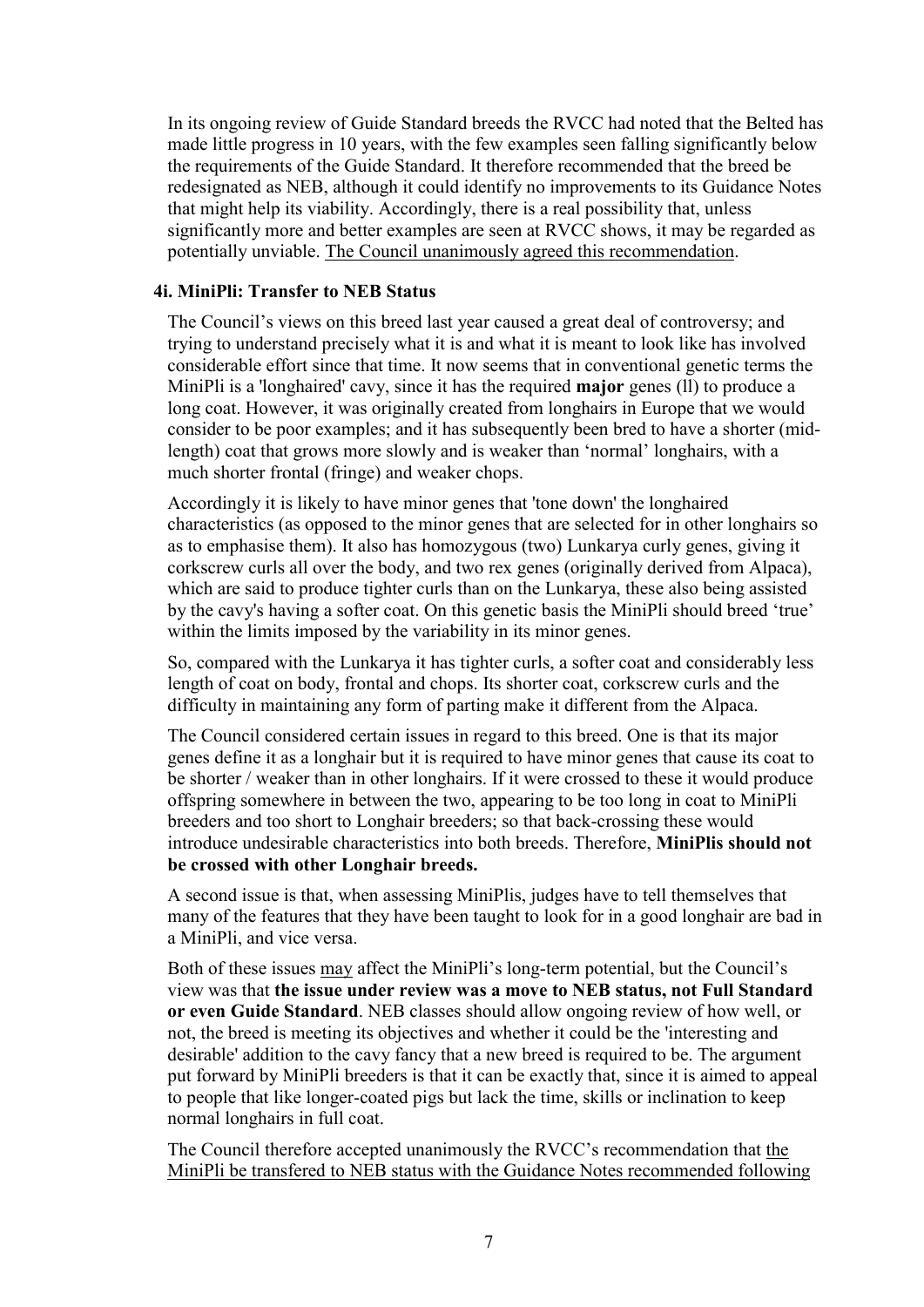the Assessment process. As for all NEB cavies the RVCC will continue to monitor its development carefully over the next few years to determine whether or not it fulfils the requirement to become a distinct, desirable and worthwhile addition to the cavy fancy.

In summary, the NEB Guidance Notes state that the MiniPli is a genetically longhaired cavy selected to have weaker, slower-growing, mid-length coat with a short frontal (known as the fringe), short chops, plus profuse corkscrew curls all over the body caused by Lunkarya curly genes, the curls being tighter than on the Lunkarya due both to a softer coat and the presence of rex genes derived from Alpaca.

# **4j. Potentially Unviable Breeds**

The **Brindle** and the **Sable** are breeds that have in the past been exhibited in reasonable numbers, the former as a Full Standard cavy and the latter as a Guide Standard / NEB. However, very few examples of these breeds approaching the stated requirements have been sighted in recent years, so that there are significant doubts about the viability of the Full Standards / Guide Standards / Guidance Notes previously agreed. Similar comments apply to the **Sable Fox,** save that few such examples have ever been sighted.

Accordingly, the Council unanimously accepted the RVCC recommendation that Guide Standards or Guidance Notes for these breeds be withdrawn and that examples of the breeds must be presented for RVCC Assessment before they can be shown competitively. Because of prior knowledge of these breeds, the RVCC may, after conducting such a process, choose to recommend a 'fast-track' process of moving to Guide Standard status immediately rather than NEB.

# **4k. Definition of Breeds as Guide Standard, NEB or Unrecognised**

As new breeds with different genetic features continue to appear, it becomes increasingly difficult to determine the class(es) in which a breed with a complex combination of features should be entered, or indeed whether it can be entered in any at all. For axample, is a Satin Crested Slate/Golden Californian a Guide Standard, NEB or totally unrecognised cavy?

The following guidelines, designed to answer such questions, were proposed by the Chairman and, after careful consideration by the Council, agreed unanimously:

- (I) The only breeds that may br shown in **Guide Standard** classes are those for which a specific Guide Standard has been agreed by the Council.
- (II) The only breeds that may be shown in **New / Emerging Breed** classes are those for which specific NEB Guidance Notes have been agreed by the Council, or that are unrecognised (but with Full or Guide Standard status) *colour or ticking variants* of Full or Guide-Standard Non-Self breeds.
- (III) If the cavy is anything other than a Full Standard, Guide Standard or NEB as defined above, it may only be shown in **RVCC Assessment or Pet** classes.

A more precise version, agreed as replacing the rather complex statements presently contained within the Council's Standards, is: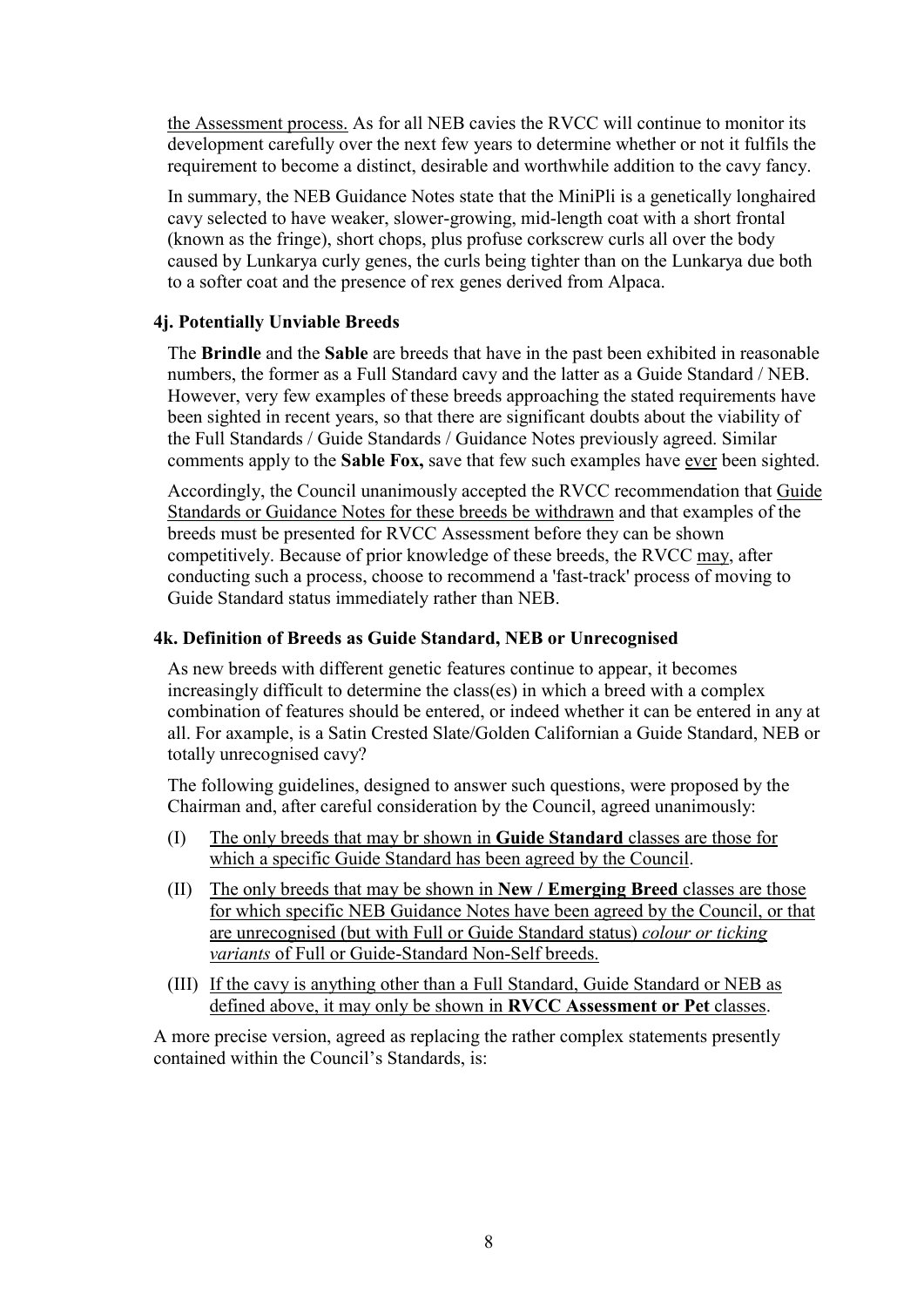#### **DEFINITION OF BREEDS AS GUIDE STANDARD, NEW / EMERGING OR UNRECOGNISED PENDING ASSESSMENT**

- (1) The only breeds that may br shown in **Guide Standard** classes are those for which a specific Guide Standard has been agreed by the Council. At present these consist of: **Self** - Blue; **Ticked** - Normal and Solid Argente (with slate, lilac or beige base colour and golden, buff, cream or white ticking / tipping); **Marked Pattern** - Californian (with black or chocolate points and red, golden, buff, cream or white body colour), Chinchilla (with grey or chocolate base and cream or white banding); **Marked** - Tricolour, Bicolour, Harlequin, Magpie (in specified colours); **Semi-Longhair** - Swiss (any colour); **Longhair** - Lunkarya (any colour).
- (2) In addition to breeds for which detailed NEB Guidance Notes have been defined (consisting of Caramel; Belted, with black body and white belt; Ridgeback, in Self, Agouti or Argente colours; MiniPli in any colour); a cavy containing a Self colour or an Agouti or Argente pattern that has a Full or Guide Standard, but belonging to a Non-Self variety whose Full or Guide Standard does **not** recognise that particular colour / pattern, is deemed to be a **New / Emerging Breed**. The general requirements will be as stated in the Full or Guide Standard for the Non-Self variety but with colour requirements as in the Full or Guide Standard of the specific Self, Agouti or Argente. Examples might be American Crested Agouti, Crested Argente, Slate/Golden Californian, Blue/White Californian, Blue Dalmation, (true) Blue Roan etc.
- (3) A new colour variation of a Self cavy (e.g. the partial or full pink-eyed versions of the Self Blue, or Self versions of the blue-dilution gene with red or chocolate base colour) will be treated as an **'Unrecognised Breed Pending Assessment'** until such time as Guidance Notes for the colour are agreed.
- (4) Likewise, a Non-Self cavy (other than Solid Satin) containing a colour that as a Self would be regarded either as a 'New and Emerging Breed' or as an 'Unrecognised Breed Pending Assessment' will be treated as an **'Unrecognised Breed Pending Assessment'**, since efforts should first be concentrated on defining the colour to at least Guide Standard level.
- (5) A Non-Self cavy containing a combination of features that are likely to interact in an inappropriate or unpredictable way will be treated as an **'Unrecognised Breed Pending Assessment'** (although in many cases the term 'Pet' might be more appropriate).

Examples of such combinations are:

- Crested versions of rough or harsh coated Non-Self varieties such as Abyssinian, Rex, Teddy, Lunkarya or Swiss;
- Combinations of Marked and / or Marked Pattern varieties, e.g, T/W Dalmation;
- Satin versions of Coated varieties other than Crested, e.g. Satin Abyssinian, Satin Rex, Satin Peruvian, Satin Sheltie.

Before being shown in competition any **'Unrecognised Breed Pending Assessment'**must be presented to an Assessment Process supervised by the RVCC for the purpose of defining Guidance Notes for those varieties considered to have the possibility of progressing to Full Standard.

In normal circumstances a Guide Standard variety that has not demonstrated its suitability to progress to Full Standard within five years will be returned to New / Emerging Breed status for re-evaluation by the Rare Varieties Cavy Club.

Likewise, a New / Emerging Breed that has not demonstrated its suitability to progress to Guide Standard within five years may be removed from New / Emerging Breed status pending further assessment by the Rare Varieties Cavy Club.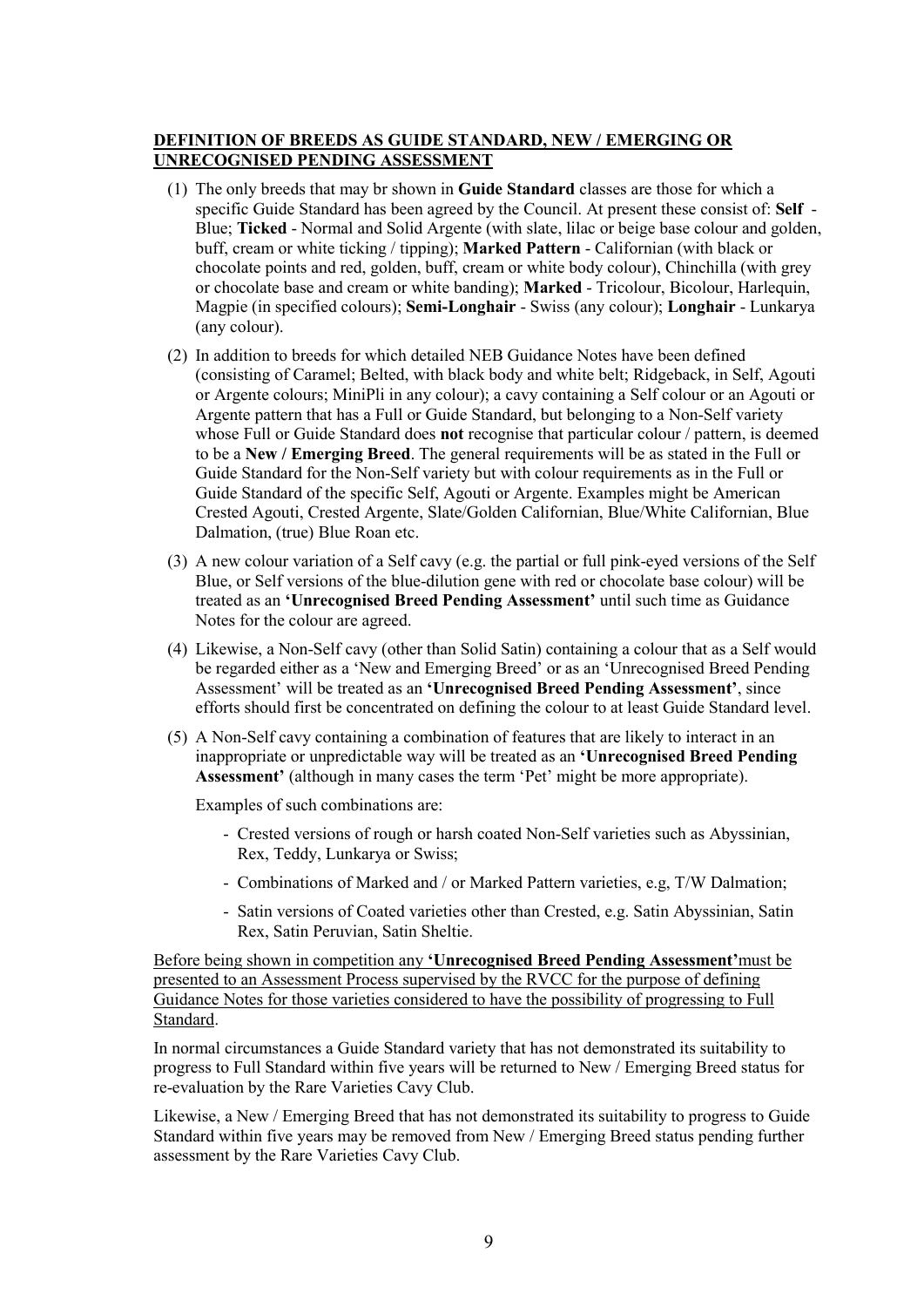It was agreed that, after initial uncertainty during the 'bedding-in' process, the Assessment Process had ultimately worked well in the case of the MiniPli. Future Assessments will all be arranged by the RVCC. Most of these will be held at RVCC Shows involving RVCC judges and officials, but a formal Assessment will be required prior to any recommendation to the Council to move a breed to NEB status. Where possible this will involve Council representatives from other Clubs. It was agreed that the RVCC will explain and publicise this process.

The **principal changes** within these Guidelines from those existing presently are that

- At present an unrecognised **Full- or Guide-Standard colour variant of a Full-Standard breed** is itself regarded as having a Guide Standard. However, these classes are intended for specific varieties considered by the Council to have the potential to reach Full Standard, not as a 'catch-all' for unrecognised variants of Full Standard breeds, so henceforth such cavies will be regarded as NEBs.
- **Agouti variants** of colours recognised within a Non-Self Standard or Guide Standard breed will be treated in the same way as Self variants, i.e. as NEBs. The omission of these appears to be an anomaly in the existing Notes.
- Because satinisation affects coat quality in a fundamental way, **Satin variants of Coated breeds** other than Crested will not have either Guide Standard (as they do at present) or NEB status.
- In order to encourage breeders to concentrate on developing the most important features of a new breed, rather than being 'sidetracked' into variations that are unlikely to help this end, **Satin or Crested variants of Guide Standard breeds** will not have any status other than as defined by the above rules, i.e. they will not be regarded as Guide Standard unless specifically defined as such.

Potentially attractive colour variants that can be shown in NEB classes are the Blue variants of Silver Agouti, Lemon Agouti, Fox, Otter, Dalmation and Roan; Silver or Cinnamon Agouti Himalayans; and American Crested Agoutis. The alternative to relying on such a general 'colour or ticking variant' stipulation is to define Guide Standards or NEB guidance for each specific variety. The approach of allowing 'colour/ticking variants' was agreed as being the option that is simplest to implement and easier for judges to remember. However, this comes with the risk that some varieties that might be considered 'undesirable' (e.g. buff versions of Agouti or red/golden versions of 'Chinchilla') are then regarded as having NEB status, but this is considered to be the lesser of two evils.

# **4l. Appropriateness of Standards for Crested and Satin Marked Varieties**

English Crested versions of all Full Standard smooth, short-coated varieties were themselves recognised as having Full Standards in the early days of the Council, when time pressures for meetings held at shows meant that there was far less consideration of such decisions than there is today. Amongst the breeds recognised as 'Standardised' in this way were Crested versions of Marked Pattern breeds such as Himalayan, which have achieved some popularity and success, and of Marked breeds such as Tort & White, which have not.

When the Satin was recognised as Full Standard the same procedure was followed. In neither case was there discussion of whether these breeds were 'interesting and desirable additions to the cavy fancy'; but the minimal impact of Crested and Satin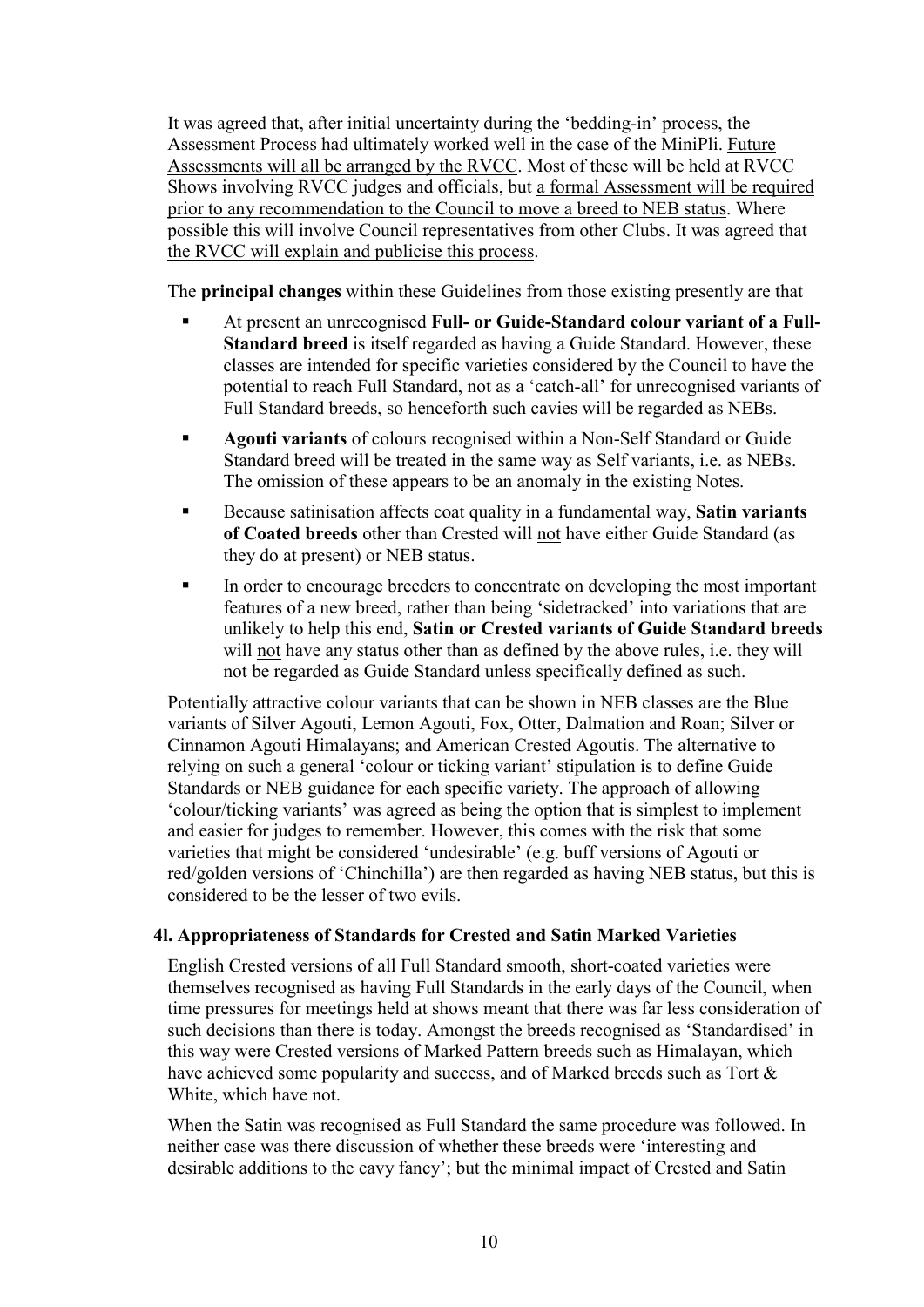Marked Varieties over the years has perhaps answered the question more clearly than even protracted debate would have. Perhaps such varieties are difficult enough to breed to a high standard without further complexities introduced by the need to consider qualities of crest and satinisation.

The Council considered that, given the difficulties of breeding good examples of Marked Varieties (T/W, Dutch, Dalmaton, Roan) in any case, it is undesirable to encourage fanciers to produce satinised or crested variants of these by allowing them Full Standard status, and no adverse effect on the cavy fancy would be caused by the withdrawal of such Standards. Therefore, the Council agreed that the Full Standards for Satin and Crested T/Ws, Dutch, Dalmations and Roans will be withdrawn and these breeds will have no formal status.

As regards Crested or Satin variants of standardised Marked Pattern Breeds (Himalayan, Tan, Fox, Otter), the difficulties of producing the desired markings are considerably reduced by normal means of selection. In addition Satin and Crested Himalayans in particular have achieved reasonable degrees of show popularity and success. Therefore, it was agreed that the existing Full Standards for these breeds would be retained, but the Standards would specify any particular considerations required of the judge by the interaction of crest / satinisation and markings.

#### **4m. Discussion on the Progress of Other Guide Standard and Emerging Varieties**

RVCC Representatives updated the Council on these breeds. The essence of their report was that:

- Lunkaryas are doing well in Guide Standard classes and may be ready for a recommendation to move to Full Standard next year. However, this view was challenged by the Chairman since many are being shown with a de facto parting in disregard of the Guide Standard developed by the Council.
- Caramels are in very few hands such that progress is being affected.
- Swiss are being shown in line with the Guide Standard in some parts of the country, although in other cases cavies are being put up with coats that are far too short and brushed forward. Exhibitors showing such cavies and judges awarding them first prizes are holding back the breed, putting off more serious breeders by such actions.

The ESCC Representatives stated that the Club will formally review the progress of the Self Blue next year in order to assess its suitability for Full Standard. At present there appears to be reasonable consistency in terms of the dark grey/blue colour sought.

**5. Correspondence**: Relevant correspondence was considered in previous discussions.

# **6. Motions of Urgency (accepted at the Chairman's discretion)**: None.

**7. Any other business:** In response to a question from Mr Holmes, the Chairman confirmed that regulations proscribing the showing of hairless / skinny cavies and identifiable Giant or Cuy cavies were contained in the 'Guidance Notes to Judges' and 'General Disqualifications' sections of the Standards.

Councillors thanked the Chairman for his diligence in preparing the Agenda and Notes for the Meeting and, more importantly, the Secretary for her efforts in preparing a splendid lunch, the quantity of which had proved beyond even Mr Davies' normally unlimited capabilities.

**8. Date and location of next meeting:** To be arranged.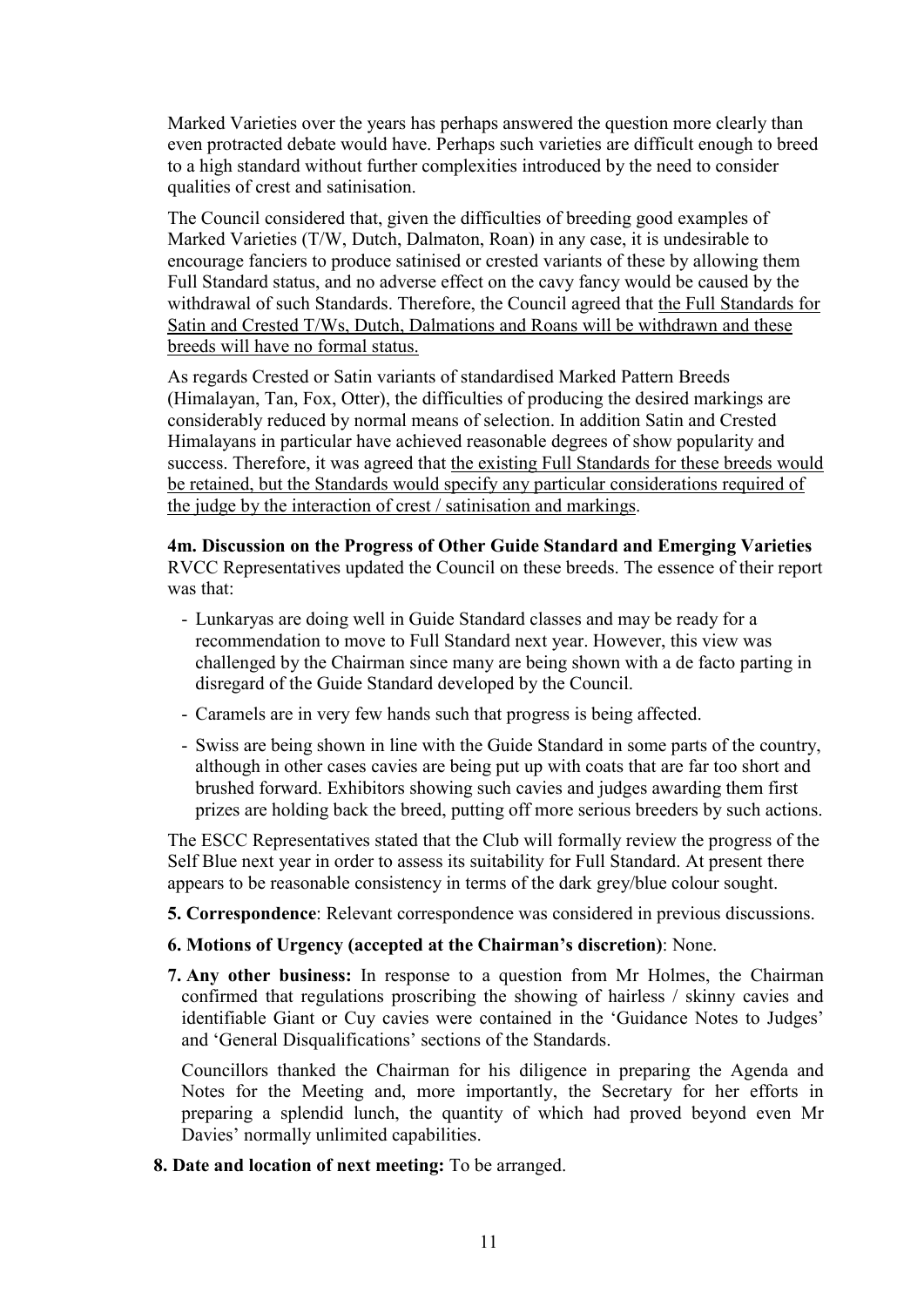# **Details of Changes to Standards**

#### **SOLID SATIN**

|                     | <b>Head, Eyes &amp; Ears</b> Roman nose with good width of muzzle, squared off at the end but rounded at the<br>corners.<br>Eyes to be large, bright and bold and set with good width between.<br>Ears to be large and drooping, with lower rim parallel to the ground $\&$ set with good<br>width between.                                                | т оппез<br>25    |
|---------------------|------------------------------------------------------------------------------------------------------------------------------------------------------------------------------------------------------------------------------------------------------------------------------------------------------------------------------------------------------------|------------------|
| <b>Body Shape</b>   | To have short, cobby body with very deep, broad shoulders. Broad in body.<br>To be fit and of good substance, with plenty of firm flesh.<br>To have good size appropriate to age.                                                                                                                                                                          | <u>25</u>        |
| <b>Satinisation</b> | To show a distinct satin sheen that is pronounced and even on all body areas,<br>able to 'catch' and reflect any light that is directed towards the coat.                                                                                                                                                                                                  | 20               |
| Colour              | To be of any solid colour, but to be even all over the body, although allowance must<br>be made for the fact that shorter hair on the face and feet will reflect light differently<br>and make colour appear darker than on the body.<br>Undercolour to be carried well down to the skin.<br>Pigmentation on ears, feet and nostrils to match body colour. | 15               |
| Coat                | To be soft $\&$ silky, clean and short, groomed free of guard hairs.<br>To be straight and free of waves, swirls, skirts, flicks or woolly feel.                                                                                                                                                                                                           | 15<br><b>100</b> |
| $\alpha$ ating      | $\mathbf{A}$ and the contract of the contract of the contract of the contract of the contract of the contract of the contract of the contract of the contract of the contract of the contract of the contract of the contract of                                                                                                                           |                  |

**Points**

# **COLOURS** Any solid colour is allowed, with any eye colour.

#### **GUIDANCE NOTES**

The **Solid Satin** is a solid-coloured cavy with a satinised coat, satinisation being due to hollow hair shafts in the coat. The satin sheen of the coat is of great importance. To assess the degree and quality of the sheen, judges should handle the cavy in such a way that the coat 'catches the light' to its fullest advantage. Satinisation imparts an extra intensity to any colour, so that exact compliance with shades in other varieties should not be expected.

# **SPECIFIC DISQUALIFICATIONS**

None

# **SPECIFIC FAULTS**

Hairs of a different colour to be penalised according to quantity. Areas of darker pigmentation on rims of ears to be penalised. White toenails, except on Whites, to be penalised.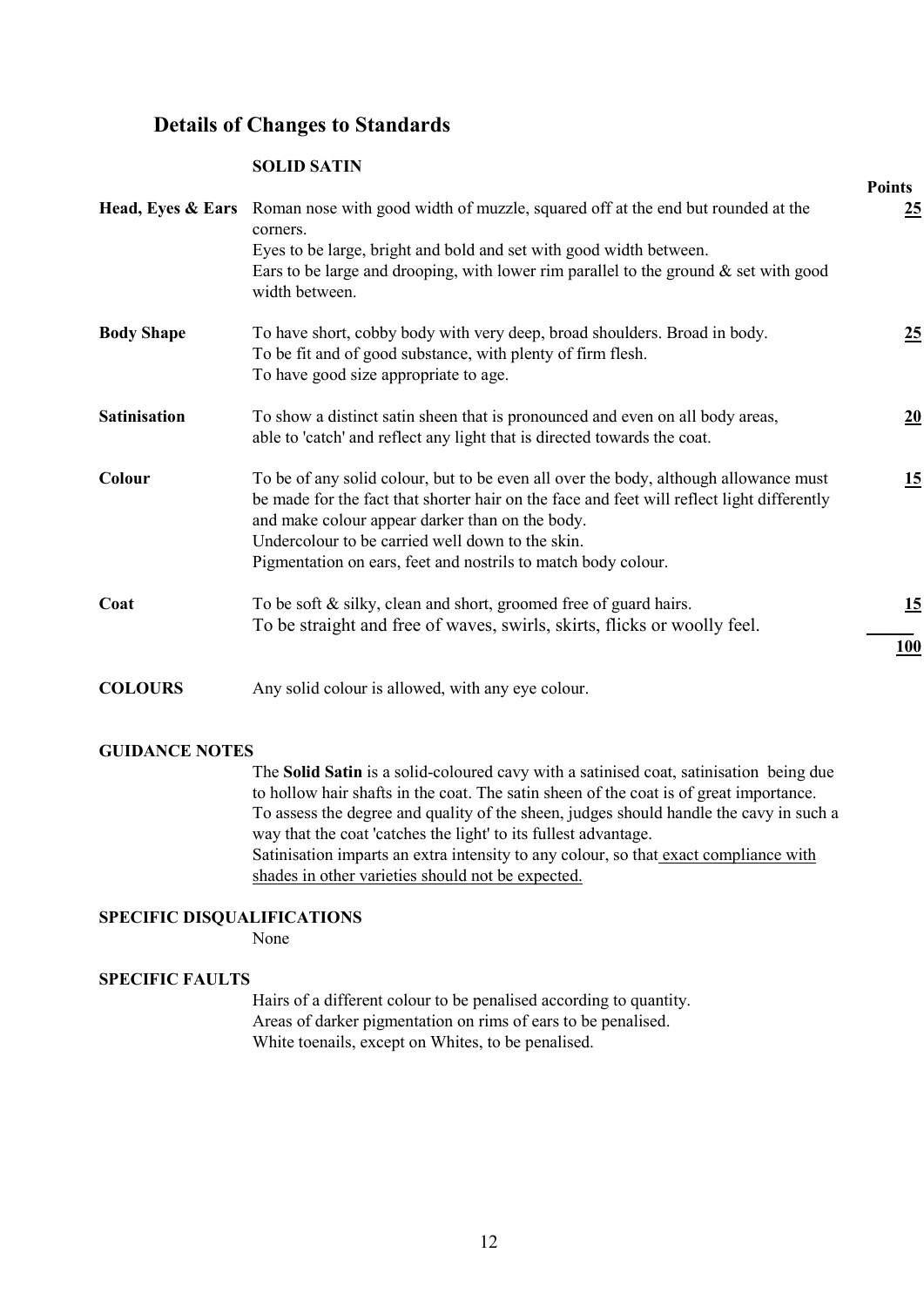**SATIN NON-SELFS**  Satins may be exhibited in any of the following Non-Self varieties: **Satin Agouti and Solid Agouti Satin Himalayan Satin Tan Satin Fox Satin Otter Satin Crested** (applies to Standardised English Crested varieties)

In all cases, other than for Satin Cresteds, the Standard will consist of 20 points for Satinisation, defined as for the Solid Satin, and 80% of the points for the corresponding Non-Self variety.

For Satin Cresteds the Standard will consist of 20 points for Satinisation, defined as for the Solid Satin, 20 points for crest (formation) and 60% of the points for the corresponding **Satin** variety.

However, where the corresponding Breed Standard refers to ESCC colours, in the case of the Satin this will be taken to mean 'Any Solid Colour'. **This means that Cresteds in Guide Standard or NEB solid colours are fully standardised in their Satin versions.**

The same Guidance Notes as for Solid Satins apply, as do any Guidance Notes, Specific Faults and Specific Disqualifications for the corresponding variety.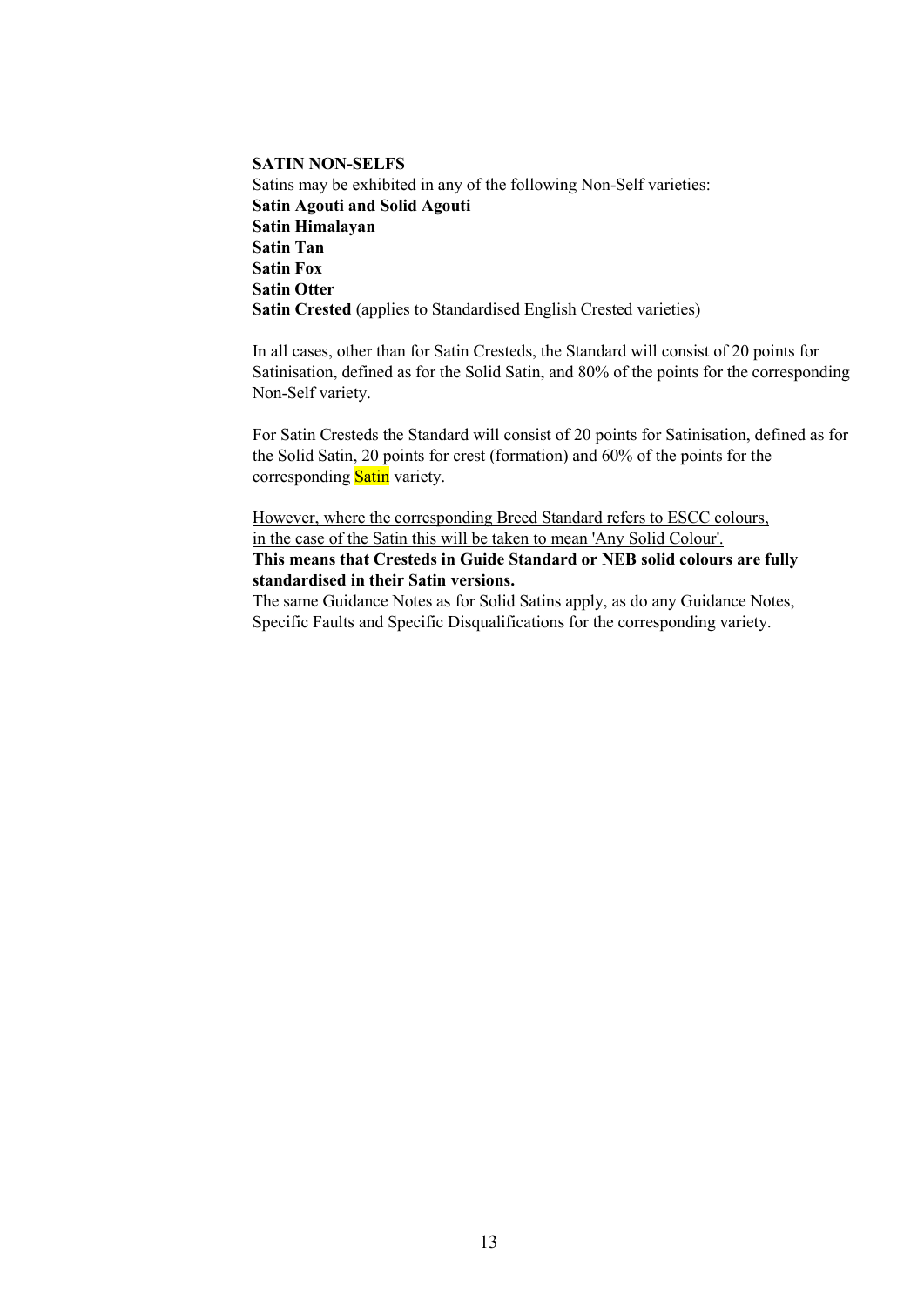# **AGOUTI**

|                   |                                                                                                                                                                                                                                                                                                                                                        | <b>Points</b> |
|-------------------|--------------------------------------------------------------------------------------------------------------------------------------------------------------------------------------------------------------------------------------------------------------------------------------------------------------------------------------------------------|---------------|
|                   | Head, Eyes & Ears Head to be short and broad, with a gently curving profile.<br>Muzzle to be of good width and gently rounded at the nostrils.<br>Eyes to be large, bright and bold and set with good width between.<br>Ears to be large and drooping, with lower rim parallel to the ground $\&$ set with good<br>width between.                      | 20            |
| <b>Body Shape</b> | To have short, cobby body with deep, broad shoulders.<br>To be fit and of good substance, with plenty of firm flesh.<br>To have good size appropriate to age.                                                                                                                                                                                          | 20            |
| <b>Ticking</b>    | To have sharp, level ticking extending evenly over the head, body, chest and feet.<br>Ticking on chest to be carried well down between the front legs.<br>Feet to match body and chest.                                                                                                                                                                | 30            |
| Colour            | Top colour to be bright and lustrous and conform with Descriptions below.<br>Undercolour to be carried well down to the skin.<br>Belly colour to be the same colour as the ticking colour but not ticked (to be tipped),<br>even and with well-defined demarcation line; and to be as narrow as possible,<br>although not at the expense of condition. | 20            |
| Coat              | To be soft $&$ silky, clean and short, groomed free of guard hairs.                                                                                                                                                                                                                                                                                    | 10            |
|                   |                                                                                                                                                                                                                                                                                                                                                        | 100           |

# **DESCRIPTION OF COLOURS**

| Golden          | Deep black undercolour with dark golden ticking. Belly to be a rich mahogany and          |
|-----------------|-------------------------------------------------------------------------------------------|
|                 | free from brassiness. Eyes dark. Ears and Pads black. Nails to match pad colour.          |
| <b>Silver</b>   | Deep black undercolour with silver ticking. Belly to be a rich silver and free from       |
|                 | whiteness. Eyes dark with a hint of ruby. Ears and Pads black. Nails to match pad colour. |
| Lemon           | Deep black undercolour with lemon ticking. Belly to be lemon.                             |
|                 | Eyes dark with a hint of ruby. Ears and Pads black. Nails to match pad colour.            |
| Chocolate       | Deep rich chocolate undercolour with orange ticking. Belly to be a rich orange.           |
|                 | Eyes dark with a hint of ruby. Ears and Pads chocolate. Nails to match pad colour.        |
| Cream           | Deep rich chocolate undercolour with cream ticking. Belly to be cream.                    |
|                 | Eyes dark with a hint of ruby. Ears and Pads chocolate. Nails to match pad colour.        |
| <b>Cinnamon</b> | Deep rich cinnamon (milk chocolate with pinky tinge) undercolour with silver ticking.     |
|                 | Belly to be a rich silver and free from whiteness. Eyes dark with a hint of ruby.         |
|                 | Ears and Pads cinnamon. Nails to match pad colour.                                        |
| <b>NOTE:</b>    | In Lemon and Cream Agoutis, which are based on a combination of black or chocolate        |
|                 | base colour with lemon / cream ticking, the specific shade of lemon / cream is            |
|                 | immaterial so long as it is lighter than buff.                                            |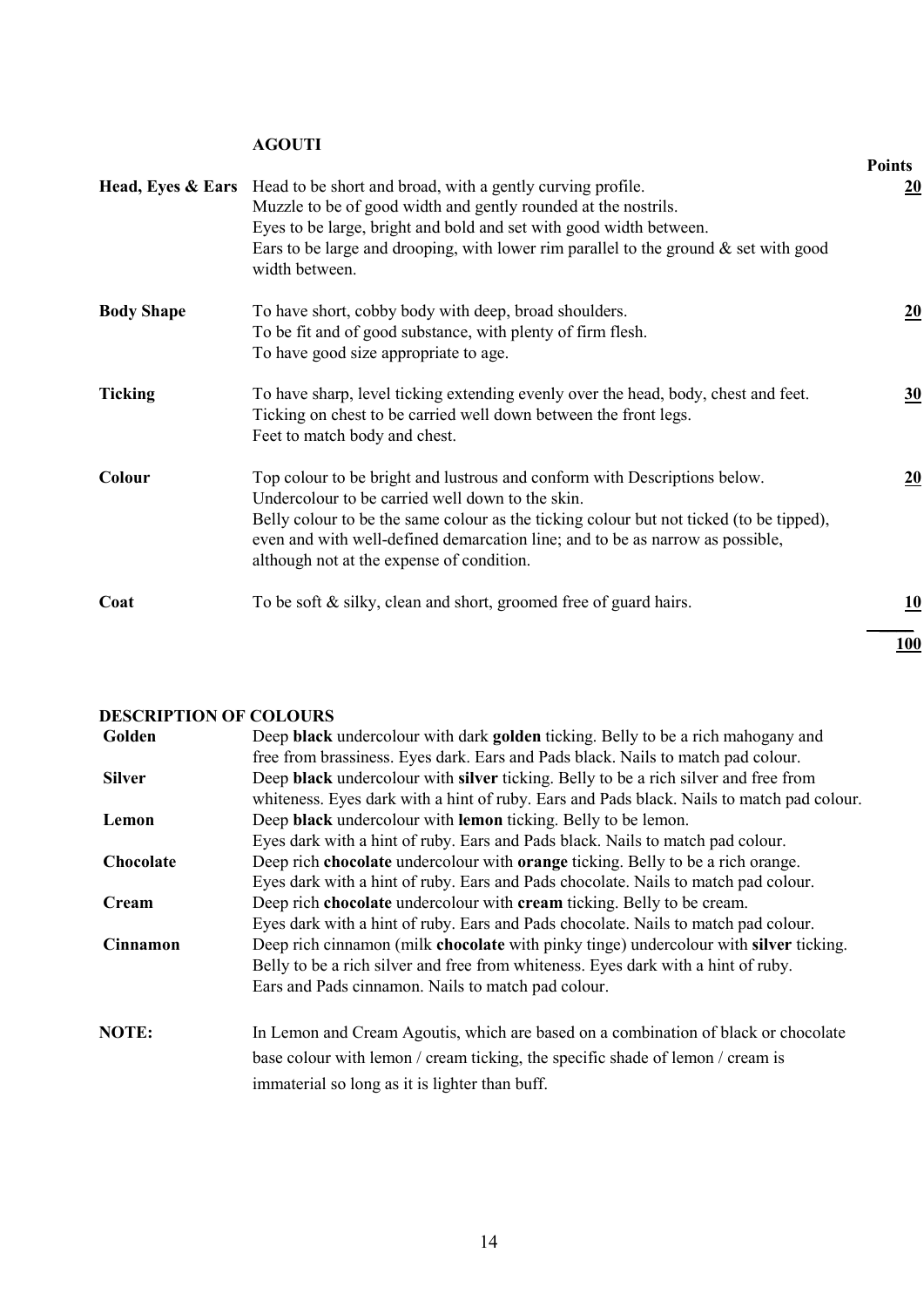#### **GUIDANCE NOTES**

The **Agouti** is a dark-eyed ticked cavy in which the ticking covers the whole of the body other than the belly.

In **judging Agoutis**, the emphasis must be on quality of ticking, colour, type and condition. Exhibits should not be unduly penalised for minor faults if they possess these qualities. **Size** is very desirable, but not at the expense of cobbyness or quality.

**Grooming** is essential to producing an even effect on the body and sides of the cavy. **Chest faults** are often accompanied by poor colour and, if this is the case, should be severely penalised.

Exhibits should not be penalised for **wide belly** unless the belly colour is visible when viewed from the side.

**Dark or unticked feet**, although these are faults, are preferable to **light or uneven feet**. In **U/5 exhibits** a small degree of eye circles or some unevenness on feet should not be unduly penalised, as these faults may clear as the cavy matures.

#### **SPECIFIC DISQUALIFICATIONS**

Nails and foot pads different from those specified in the Standard.

#### **SPECIFIC FAULTS**

Long in ticking, producing too light an appearance in body colour. Circles of lighter ticking colour around the eye ('Eye circles').

Light streaks or patches on chest, body or sides.

Lightness on jowls.

Feet that are lighter or darker than the body colour, or that are odd.

White or other odd coloured hairs, to be penalised according to quantity.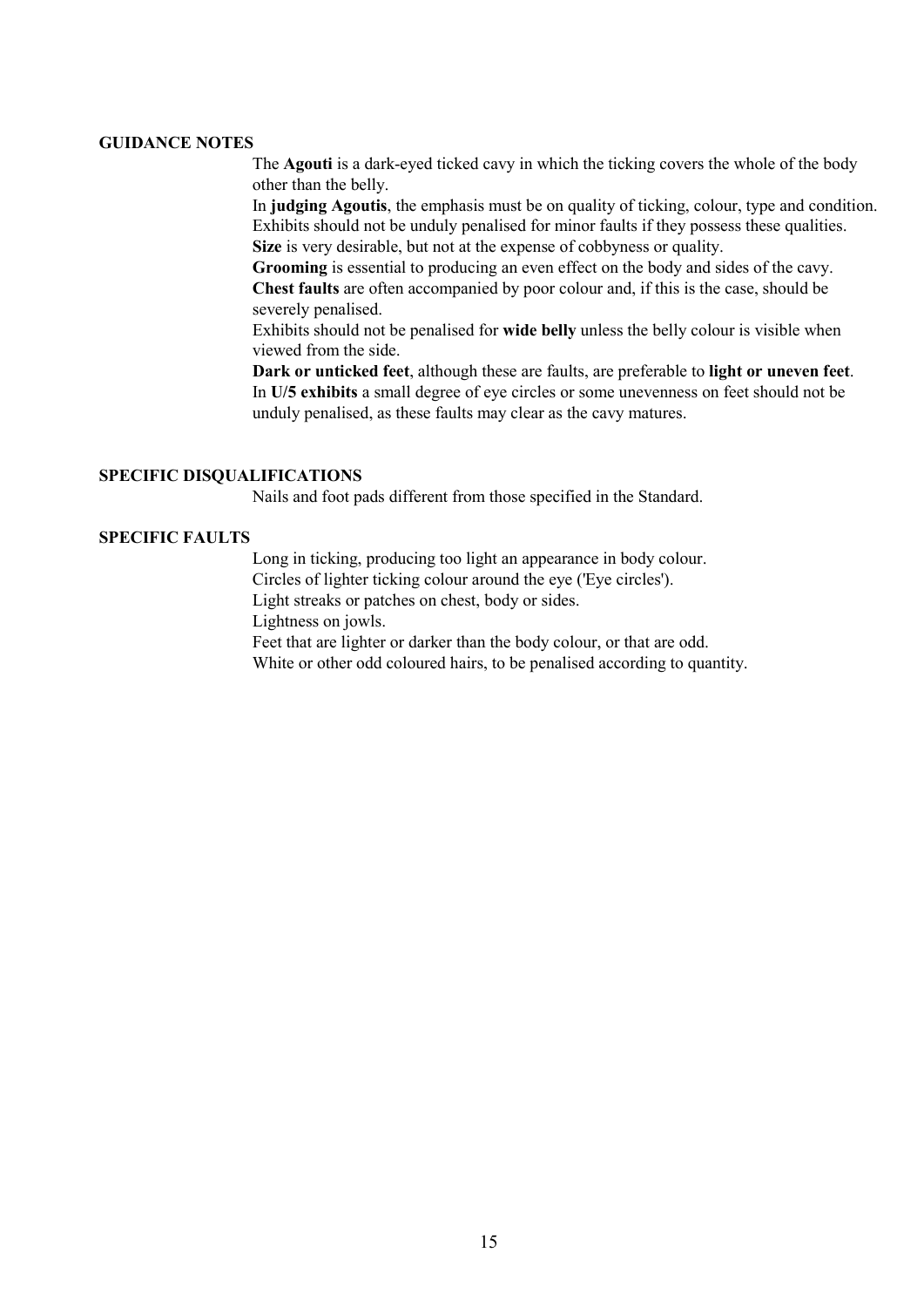# **SOLID AGOUTI**

|                               |                                                                                                       | <b>Points</b> |
|-------------------------------|-------------------------------------------------------------------------------------------------------|---------------|
| Head, Eyes & Ears             | Head to be short and broad, with a gently curving profile.                                            | 20            |
|                               | Muzzle to be of good width and gently rounded at the nostrils.                                        |               |
|                               | Eyes to be large, bright and bold and set with good width between.                                    |               |
|                               | Ears to be large and drooping, with lower rim parallel to the ground $\&$ set with good               |               |
|                               | width between.                                                                                        |               |
| <b>Body Shape</b>             | To have short, cobby body with deep, broad shoulders.                                                 | 20            |
|                               | To be fit and of good substance, with plenty of firm flesh.                                           |               |
|                               | To have good size appropriate to age.                                                                 |               |
| <b>Ticking</b>                | To have sharp, level ticking extending evenly over the head, body, chest, belly and feet.             | 30            |
|                               | Feet to match rest of cavy.                                                                           |               |
| Colour                        | Top colour to be bright and lustrous and conform with Descriptions below.                             | <u>20</u>     |
|                               | Undercolour to be carried well down to the skin.                                                      |               |
|                               | Belly colour to be ticked evenly all over, as per the body.                                           |               |
| Coat                          | To be soft $\&$ silky, clean and short, groomed free of guard hairs.                                  | <u> 10</u>    |
| <b>DESCRIPTION OF COLOURS</b> |                                                                                                       |               |
| Golden                        | Deep black undercolour with dark golden ticking.                                                      |               |
|                               | Eyes dark. Ears and Pads black. Nails to match pad colour.                                            |               |
| <b>Silver</b>                 | Deep black undercolour with silver ticking.                                                           |               |
|                               | Eyes dark. Ears and Pads black. Nails to match pad colour.                                            |               |
| Lemon                         | Deep black undercolour with lemon ticking.                                                            |               |
|                               | Eyes dark. Ears and Pads black. Nails to match pad colour.                                            |               |
| Chocolate                     | Deep rich chocolate undercolour with orange ticking.                                                  |               |
|                               | Eyes ruby. Ears and Pads chocolate. Nails to match pad colour.                                        |               |
| Cream                         | Deep rich chocolate undercolour with cream ticking.                                                   |               |
|                               | Eyes ruby. Ears and Pads chocolate. Nails to match pad colour.                                        |               |
| Cinnamon                      | Deep rich cinnamon (milk chocolate with pinky tinge) undercolour with silver ticking.                 |               |
|                               | Eyes ruby. Ears and Pads cinnamon. Nails to match pad colour.                                         |               |
| <b>NOTE1</b>                  | The colour of the Solid Agouti is likely to appear darker than that of the corresponding              |               |
|                               | 'Normal' Agouti. So long as the ticking is sharp, distinct and even, this should not be<br>penalised. |               |
| <b>NOTE 2</b>                 | N.B. In Lemon and Cream Solid Agoutis, which are based on combinations of black or                    |               |
|                               | chocolate base colour with lemon / cream ticking, the specific shade of lemon / cream is              |               |
|                               | immaterial so long as it is lighter than buff.                                                        |               |
|                               |                                                                                                       |               |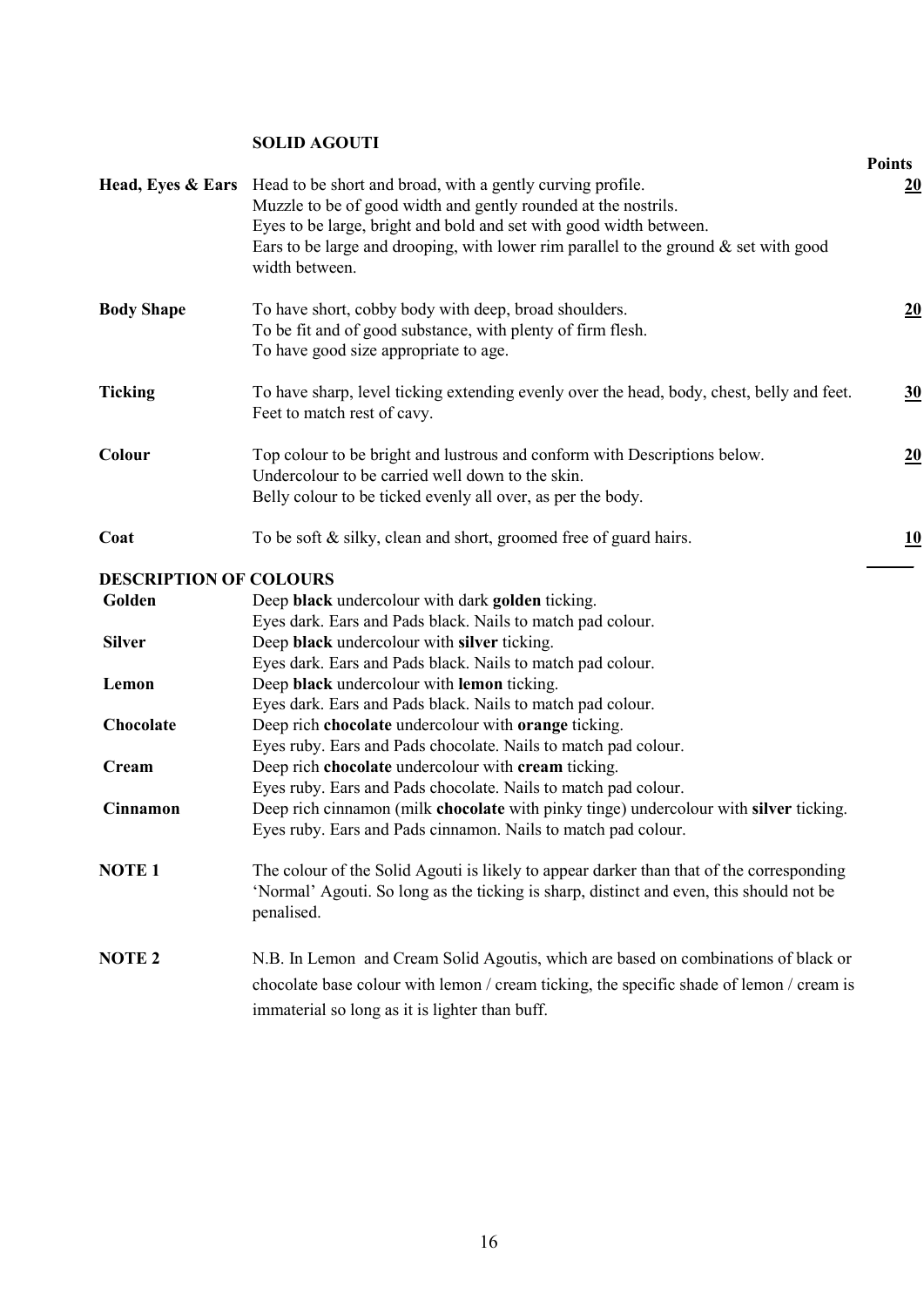#### **GUIDANCE NOTES**

The **Solid Agouti** is a dark-eyed ticked cavy in which the ticking covers the whole of the Body, including the belly.

In **judging Solid Agoutis**, the emphasis must be on quality and evenness of ticking over the entire cavy, along with colour, type and condition.

Exhibits should not be unduly penalised for minor faults if they possess these qualities. **Size** is very desirable, but not at the expense of cobbyness or quality.

**Grooming** is essential to producing an even effect on the body, sides and head of the cavy. The **ticking on the feet** is likely to be less pronounced than on the rest of the body. This is a relatively minor fault.

**Cinnamon Solid Agoutis** often become darker with age, tending towards chocolate undercolour rather than cinnamon as in the 'Normal' Agouti. This is not a fault.

It should be noted that some Solid Agoutis are born solid in colour, and develop ticking later. Accordingly, incomplete ticking on **U/5 exhibits** should not be unduly penalised.

#### **SPECIFIC DISQUALIFICATIONS**

Nails and foot pads different from those specified in the Standard.

#### **SPECIFIC FAULTS**

Long in ticking, producing too light an appearance in body colour.

Circles of solid colour around the eye ('Eye circles').

Light streaks or patches on chest, body, belly or sides.

Lightness on jowls.

Feet that are darker than the body colour, or that are odd.

White or other odd coloured hairs, to be penalised according to quantity.

A 'shadow belly', or the impression of a belly band caused by longer ticking on the belly, is a serious fault.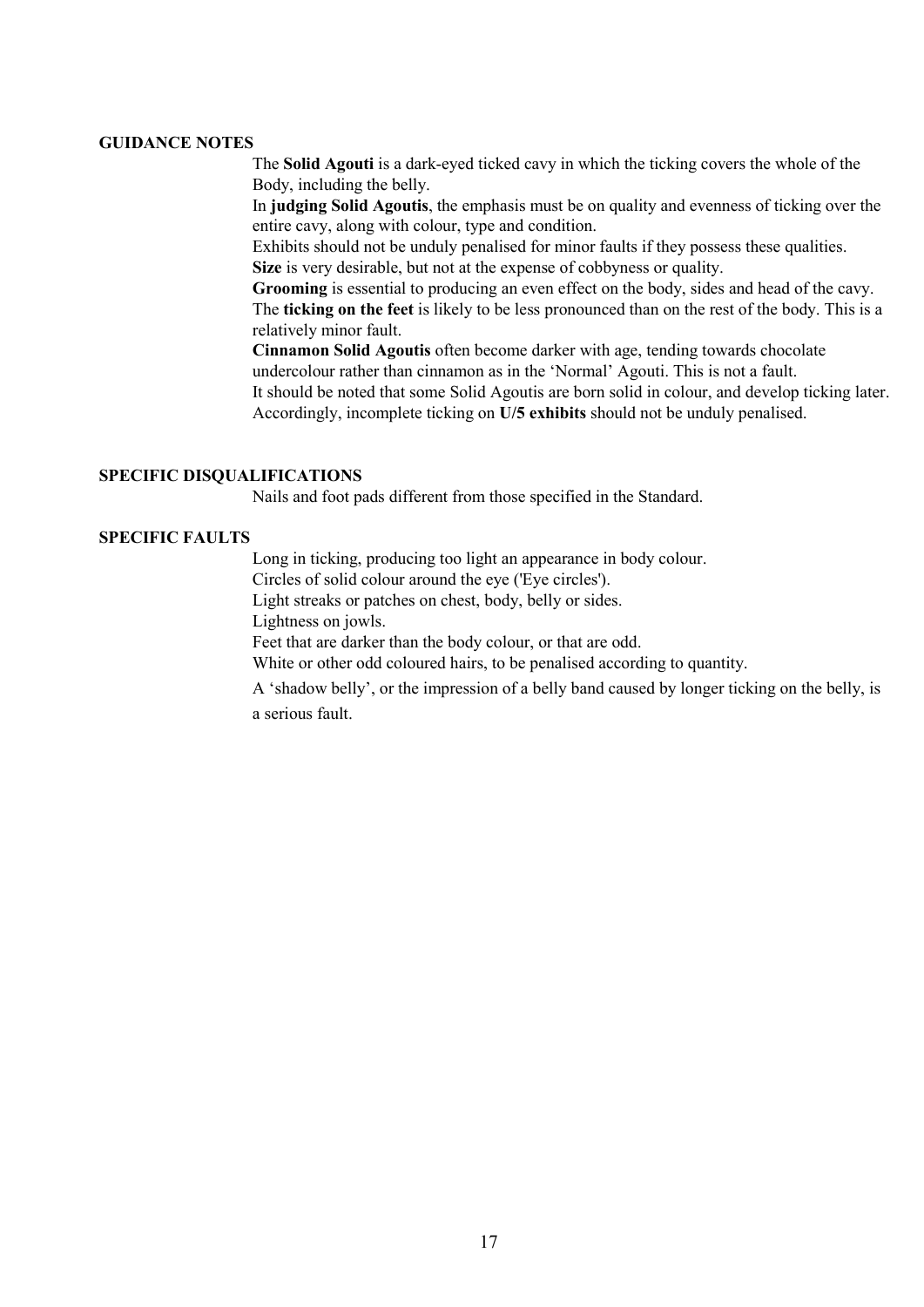# **ARGENTE: GUIDE STANDARD**

|                        | Head, Eyes & Ears Head to be short and broad, with a gently curving profile.<br>Muzzle to be of good width and rounded at the nostrils.<br>Eyes to be large, bright and bold and set with good width between.<br>Ears to be large and drooping, with lower rim parallel to the ground $\&$ set with good<br>width between.                             |
|------------------------|--------------------------------------------------------------------------------------------------------------------------------------------------------------------------------------------------------------------------------------------------------------------------------------------------------------------------------------------------------|
| <b>Body Shape</b>      | To have short, cobby body with deep, broad shoulders.<br>To be fit and of good substance, with plenty of firm flesh.<br>To have good size appropriate to age.                                                                                                                                                                                          |
| <b>Coat Appearance</b> | Throughout the head, body, chest and feet the Argente should have individual hairs<br>ticked or tipped with gold, cream or white over a base colour of beige or lilac.<br>This should produce an agouti-like effect that is level and even all over the body,<br>including around the eyes and on the chest and feet.                                  |
| Colour                 | Top colour to be bright and lustrous and conform with Descriptions below.<br>Undercolour to be carried well down to the skin.<br>Belly colour to be the same colour as the ticking colour but not ticked (to be tipped),<br>even and with well-defined demarcation line; and to be as narrow as possible,<br>although not at the expense of condition. |
| Coat                   | To be soft $\&$ silky, clean and short, groomed free of guard hairs.<br>N.B. It is the Council's intention that, once it is demonstrated that this is achievable,<br>any Full Standard for the Argente will require the same sharp, level ticking as<br>specified for the Agouti.                                                                      |
|                        | <b>DESCRIPTION OF COLOURS</b> (Descriptions state the ticking colour first)                                                                                                                                                                                                                                                                            |
| Gold / Slate           | Deep slate undercolour with gold ticking. Belly to be golden.                                                                                                                                                                                                                                                                                          |
| Gold/Lilac             | Eyes ruby. Ears slate grey. Pads slate grey.<br>Deep lilac undercolour with gold ticking. Belly to be golden.<br>Eyes pink. Ears pink/lilac. Pads pink.                                                                                                                                                                                                |
| Gold/Beige             | Deep beige undercolour with gold ticking. Belly to be golden.                                                                                                                                                                                                                                                                                          |
| Cream / Slate          | Eyes pink. Ears pink/beige. Pads pink.<br>Deep slate undercolour with cream ticking. Belly to be cream.<br>Eyes ruby. Ears slate grey. Pads slate grey.                                                                                                                                                                                                |
| Cream/Lilac            | Deep lilac undercolour with cream ticking. Belly to be cream.                                                                                                                                                                                                                                                                                          |
| Cream/Beige            | Eyes pink. Ears pink/lilac. Pads pink.<br>Deep beige undercolour with cream ticking. Belly to be cream.<br>Eyes pink. Ears pink/beige. Pads pink.                                                                                                                                                                                                      |
| White / Slate          | Deep slate undercolour with white ticking. Belly to be white                                                                                                                                                                                                                                                                                           |
| White/Lilac            | Eyes ruby. Ears slate grey. Pads slate grey.<br>Deep lilac undercolour with white ticking. Belly to be white.<br>Eyes pink. Ears pink/lilac. Pads pink.                                                                                                                                                                                                |
| <b>White/Beige</b>     | Deep beige undercolour with white ticking. Belly to be white.<br>Eyes pink. Ears pink/beige. Pads pink.<br>N.B. Bellies in Solid Agoutis to be as for body colour.                                                                                                                                                                                     |
|                        |                                                                                                                                                                                                                                                                                                                                                        |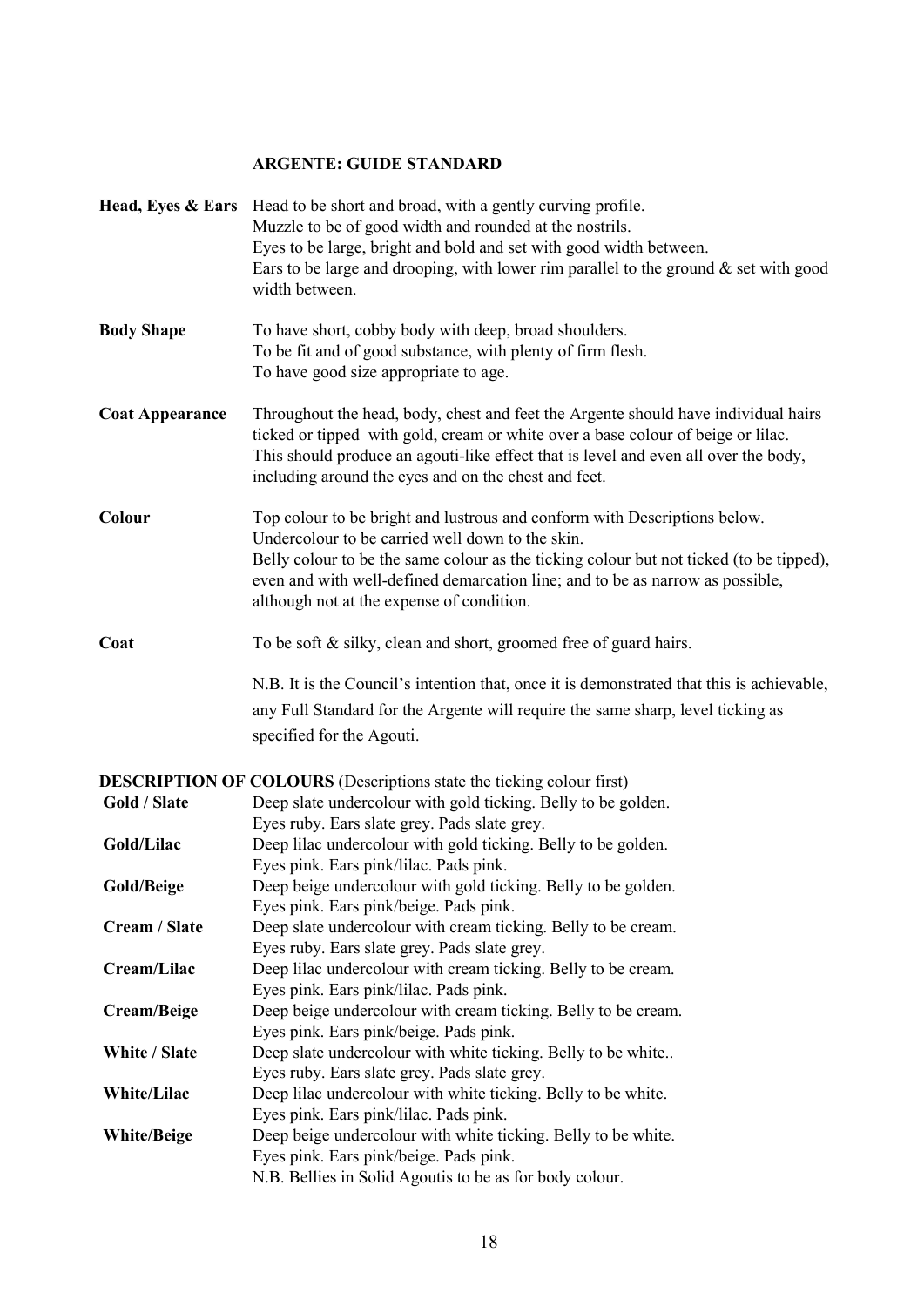#### **GUIDANCE NOTES**

The **Argente** is a ruby- or pink-eyed ticked cavy in which the ticking covers the whole of the body other than the belly.

In **judging Argentes**, the emphasis is on quality of ticking, colour, type and condition. Exhibits should not be unduly penalised for minor faults if they possess these qualities. **Size** is very desirable, but not at the expense of cobbyness or quality.

**Grooming** is essential to producing an even effect on the body and sides of the cavy. **Chest faults** are often accompanied by poor colour and, if this is the case, should be severely penalised.

Exhibits should not be penalised for **wide belly** unless the belly colour is visible when viewed from the side.

**Dark or unticked feet**, although these are faults, are preferable to **light or uneven feet**. In **U/5 exhibits** a small degree of eye circles or some unevenness on feet should not be unduly penalised, as these faults may clear as the cavy matures.

#### **SPECIFIC DISQUALIFICATIONS**

None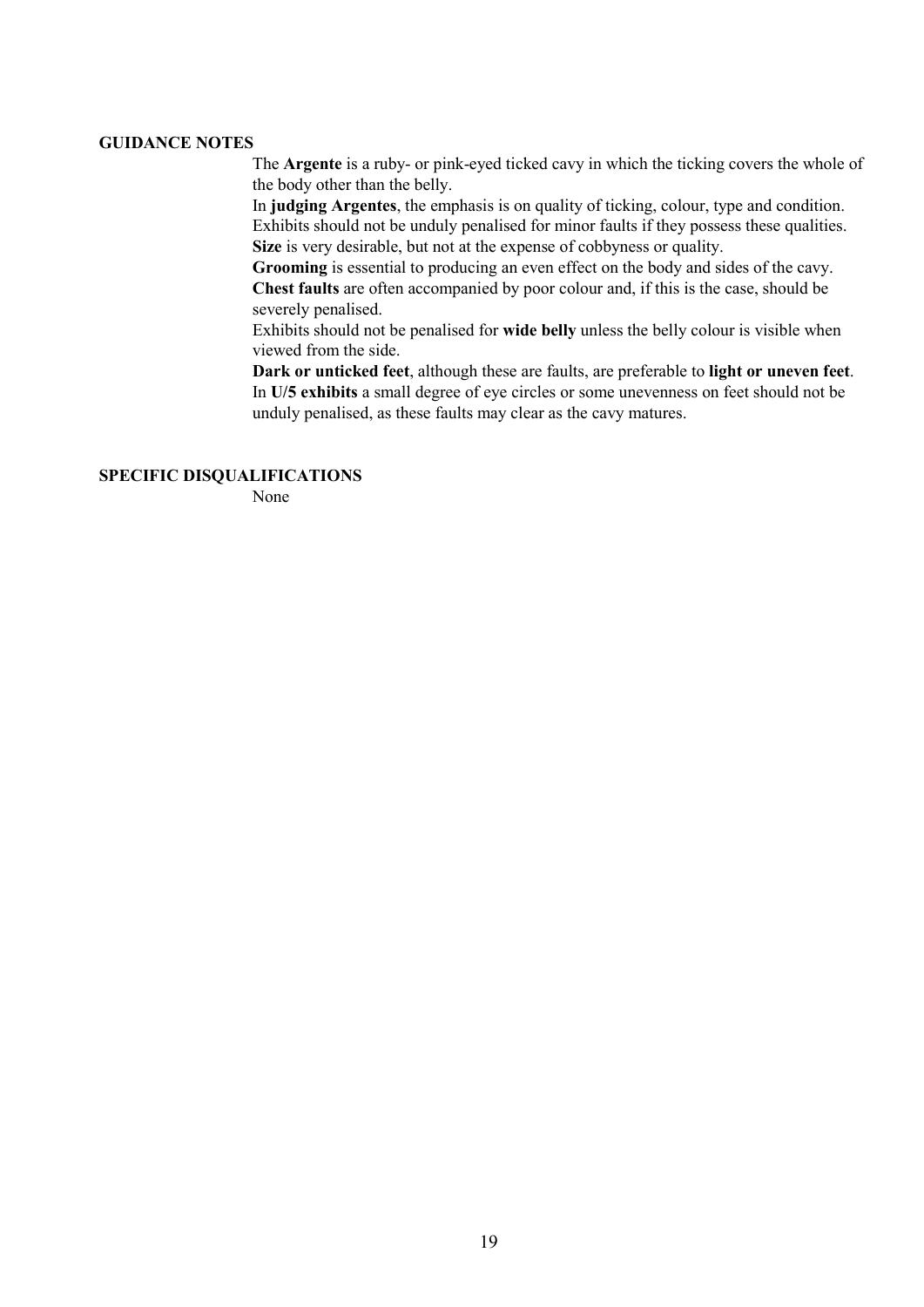# **CHINCHILLA (Guide Standard)**

|                               | Head, Eyes & Ears Head to be short and broad, with a gently curving profile.<br>Muzzle to be of good width and gently rounded at the nostrils.<br>Eyes to be large, bright and bold and set with good width between.<br>Ears to be large and drooping, with lower rim parallel to the ground $\&$ set with good<br>width between. |
|-------------------------------|-----------------------------------------------------------------------------------------------------------------------------------------------------------------------------------------------------------------------------------------------------------------------------------------------------------------------------------|
| <b>Body Shape</b>             | To have short, cobby body with deep, broad shoulders.                                                                                                                                                                                                                                                                             |
|                               | To be fit and of good substance, with plenty of firm flesh.                                                                                                                                                                                                                                                                       |
|                               | To have good size appropriate to age.                                                                                                                                                                                                                                                                                             |
| <b>Body Colour</b>            | The Body colour is created by individual hairs consisting of:                                                                                                                                                                                                                                                                     |
|                               | (1) a base colour that is wider and paler nearest to the skin, followed by<br>(2) a band of darker base colour;                                                                                                                                                                                                                   |
|                               | (3) a white or cream band narrower than the two bands of base colour;<br>(4) a very small tip of dark base colour.                                                                                                                                                                                                                |
|                               | The desired hair characteristics should give Body Colour consisting of                                                                                                                                                                                                                                                            |
|                               | a muted, pastel shade and an even, long-ticked appearance.                                                                                                                                                                                                                                                                        |
|                               | Belly should be white or cream with no base colour showing through.                                                                                                                                                                                                                                                               |
|                               | Base colour should be paler than on the corresponding Agouti without losing clarity of<br>markings and the desired pigmentation of eyes, ears and pads.                                                                                                                                                                           |
| <b>Markings</b>               | To have pronounced and clearly defined white or cream markings as eye circles;                                                                                                                                                                                                                                                    |
|                               | around the nostril area; on the jowls, chest, belly and an area around the forelimb<br>extending from the belly.                                                                                                                                                                                                                  |
|                               | Belly should be wide enough that it is just visible when viewed from the side.                                                                                                                                                                                                                                                    |
|                               | Feet to be ticked and should match the body colour.                                                                                                                                                                                                                                                                               |
| Coat                          | To be soft $\&$ silky, clean and short, groomed free of guard hairs.                                                                                                                                                                                                                                                              |
| <b>DESCRIPTION OF COLOURS</b> |                                                                                                                                                                                                                                                                                                                                   |

| White / Grey      | Medium grey base with a darker band, then a white band with darker (grey) tipping.                                   |
|-------------------|----------------------------------------------------------------------------------------------------------------------|
| (Silver)          | White markings. Eyes dark with a hint of ruby. Ears and Pads grey.                                                   |
| Cream / Grey      | Medium grey base with a darker band, then a cream band with darker (grey) tipping.                                   |
| (Lemon)           | Cream markings. Eyes dark with a hint of ruby. Ears and Pads grey.                                                   |
| White / Chocolate | Light chocolate base with a darker band, then a white band with darker (chocolate) tipping.                          |
| (Cinnamon)        | White markings. Eyes ruby. Ears and Pads pink / light chocolate.                                                     |
|                   | <b>Cream</b> / Chocolate Light chocolate base with a darker band, then a cream band with darker (chocolate) tipping. |
| (Cream)           | Cream markings. Eyes ruby. Ears and Pads pink / light chocolate.                                                     |

**GUIDANCE NOTES:** U/5 exhibits may be paler in colour than adults but must still retain the markings described. This should not be unduly penalized since it may clear as the cavy matures. Size is very desirable, but not at the expense of quality or cobbyness. Grooming is essential to produce the effect of even long-ticking on the body and sides of the cavy.

**SPECIFIC FAULTS:** Too dark a shade of body colour. Patches of solid white or cream hairs, except where specified. Uneven ticking. Inappropriate toenail pigmentation.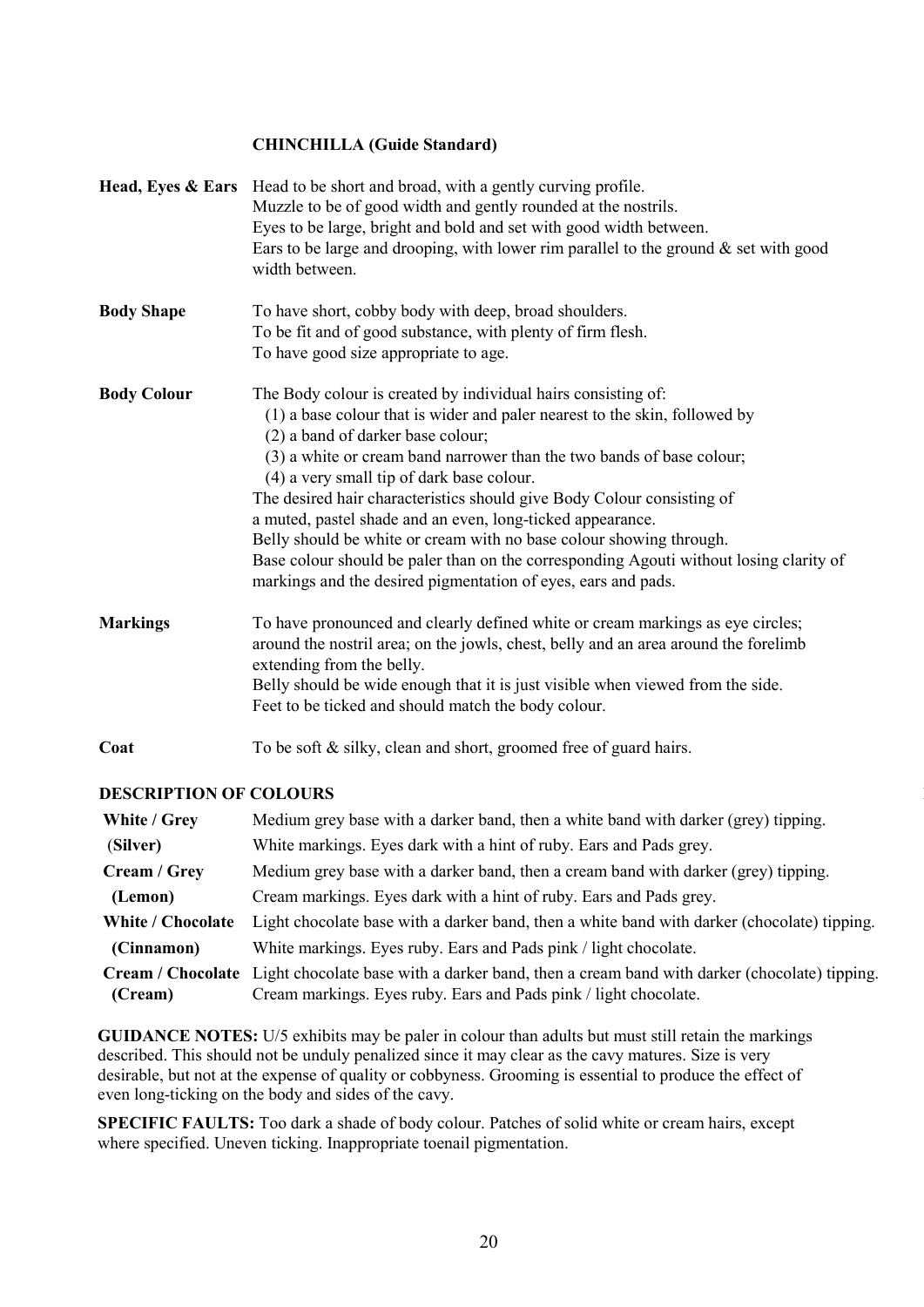# **TRICOLOUR (Guide Standard)**

| <b>Body Shape</b> | Head, Eyes & Ears Head to be short and broad, with a gently curving profile.<br>Muzzle to be of good width and rounded at the nostrils.<br>Eyes to be large, bright and bold and set with good width between.<br>Ears to be large and drooping, and set with good width between.<br>To have short, cobby body with good width across shoulders and body.<br>To be fit and of good substance, with plenty of firm flesh.<br>To have good size appropriate to age. |
|-------------------|------------------------------------------------------------------------------------------------------------------------------------------------------------------------------------------------------------------------------------------------------------------------------------------------------------------------------------------------------------------------------------------------------------------------------------------------------------------|
| <b>Markings</b>   | The coat pattern should consist of clear and distinct patches with no intermixing<br>of colours.                                                                                                                                                                                                                                                                                                                                                                 |
|                   | The cavy should have patches of generally rectangular shape arranged on<br>opposite sides of the body, ideally around a line running roughly down the<br>centre.                                                                                                                                                                                                                                                                                                 |
|                   | There should be similar amounts of the three colours on the body, distributed in<br>patches of similar size.                                                                                                                                                                                                                                                                                                                                                     |
|                   | All three colours should be visible from each side of the cavy.                                                                                                                                                                                                                                                                                                                                                                                                  |
|                   | At least two colours should be visible on the head.                                                                                                                                                                                                                                                                                                                                                                                                              |
|                   | All three colours should be visible on the belly.                                                                                                                                                                                                                                                                                                                                                                                                                |
|                   | All three colours should be visible from each side of the cavy.                                                                                                                                                                                                                                                                                                                                                                                                  |
| Colour            | Colours to conform as nearly as possible to ESCC (Self colours) or NACC (Agouti<br>colours) Standards, although slight variations from these should not be penalised so long<br>as colour is rich, even, of glossy sheen and carried well down to the skin to avoid any<br>appearance of flakeyness                                                                                                                                                              |
| Coat              | Eye colour to be dark or pink, as appropriate to the constituent colours.<br>To be soft, clean and groomed free of guard hairs.                                                                                                                                                                                                                                                                                                                                  |
|                   |                                                                                                                                                                                                                                                                                                                                                                                                                                                                  |
| <b>COLOURS</b>    | Tricolours may be shown in white plus any two fully standardised colours as<br>recognised by the ESCC or NACC, with the exception of red, black and white,<br>this being the Tort & White, and D.E. golden, black and white, which is insufficiently<br>differentiated in colour from the Tort & White.                                                                                                                                                          |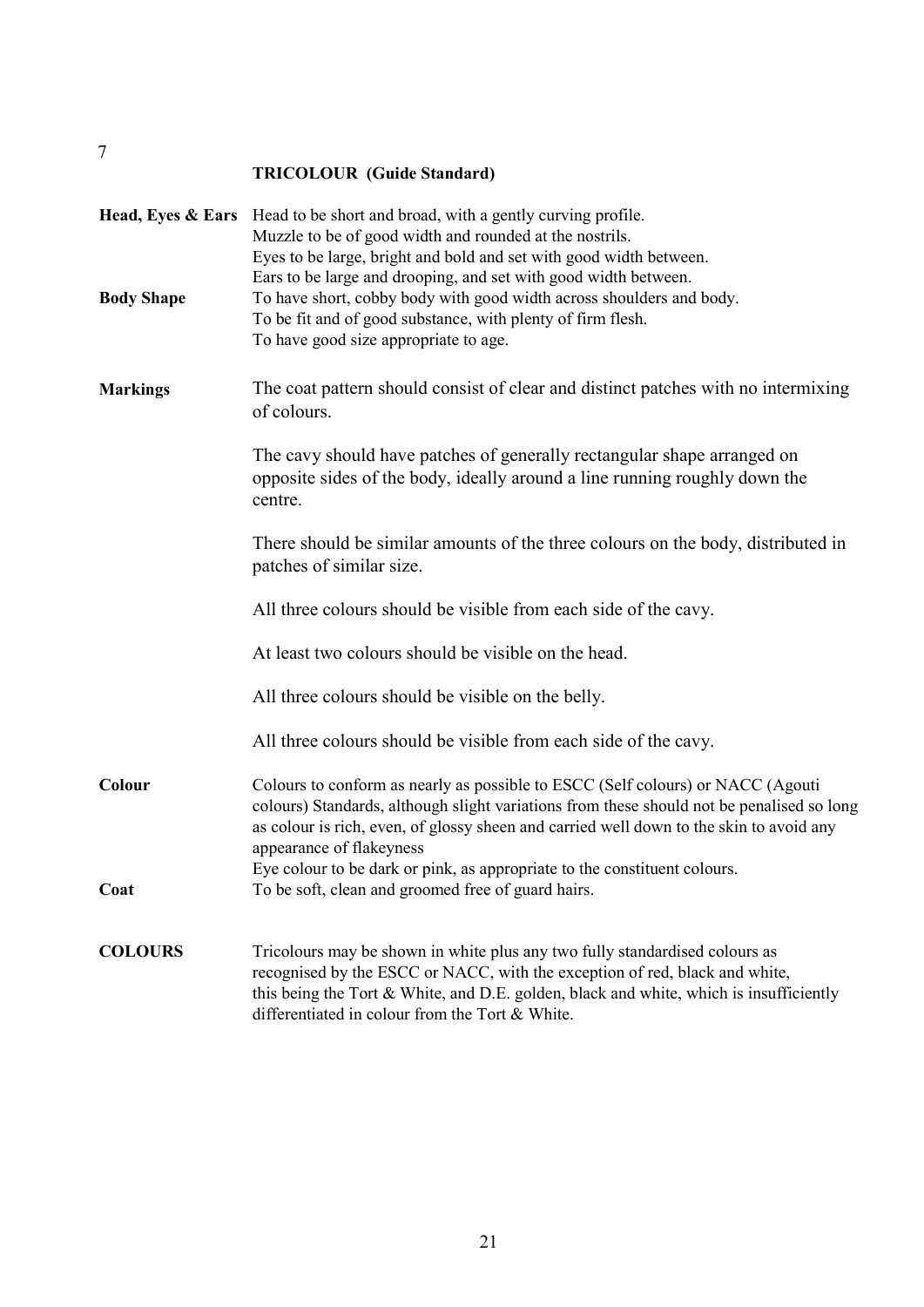# **BICOLOUR (GUIDE STANDARD)**

| <b>Body Shape</b> | Head, Eyes & Ears Head to be short and broad, with a gently curving profile.<br>Muzzle to be of good width and rounded at the nostrils.<br>Eyes to be large, bright and bold and set with good width between.<br>Ears to be large and drooping, and set with good width between.<br>To have short, cobby body with good width across shoulders and body.<br>To be fit and of good substance, with plenty of firm flesh. |
|-------------------|-------------------------------------------------------------------------------------------------------------------------------------------------------------------------------------------------------------------------------------------------------------------------------------------------------------------------------------------------------------------------------------------------------------------------|
| <b>Markings</b>   | To have good size appropriate to age.<br>The coat pattern should consist of clear and distinct patches with no intermixing<br>of colours.                                                                                                                                                                                                                                                                               |
|                   | The cavy should have patches of generally rectangular shape arranged on<br>opposite sides of the body, ideally around a line running roughly down the<br>centre.                                                                                                                                                                                                                                                        |
|                   | There should be similar amounts of both colours on the body, distributed in<br>patches of similar size.                                                                                                                                                                                                                                                                                                                 |
|                   | Both colours should be visible from each side of the cavy.                                                                                                                                                                                                                                                                                                                                                              |
|                   | Both colours should be visible on the head.                                                                                                                                                                                                                                                                                                                                                                             |
|                   | Both colours should be visible on the belly.                                                                                                                                                                                                                                                                                                                                                                            |
| Colour            | Colours to conform as nearly as possible to ESCC (Self colours) or NACC (Agouti<br>colours) Standards, although slight variations from these should not be penalised so long<br>as colour is rich, even, of glossy sheen and carried well down to the skin to avoid any<br>appearance of flakeyness                                                                                                                     |
| Coat              | Eye colour to be dark or pink, as appropriate to the constituent colours.<br>To be soft, clean and groomed free of guard hairs.                                                                                                                                                                                                                                                                                         |
| <b>COLOURS</b>    | Bicolours may be shown in any two fully standardised colours as recognised by the<br><b>ESCC</b> or NACC<br>The black / red Bicolour is known as the Tortoiseshell, one of the oldest varieties of<br>cavy.                                                                                                                                                                                                             |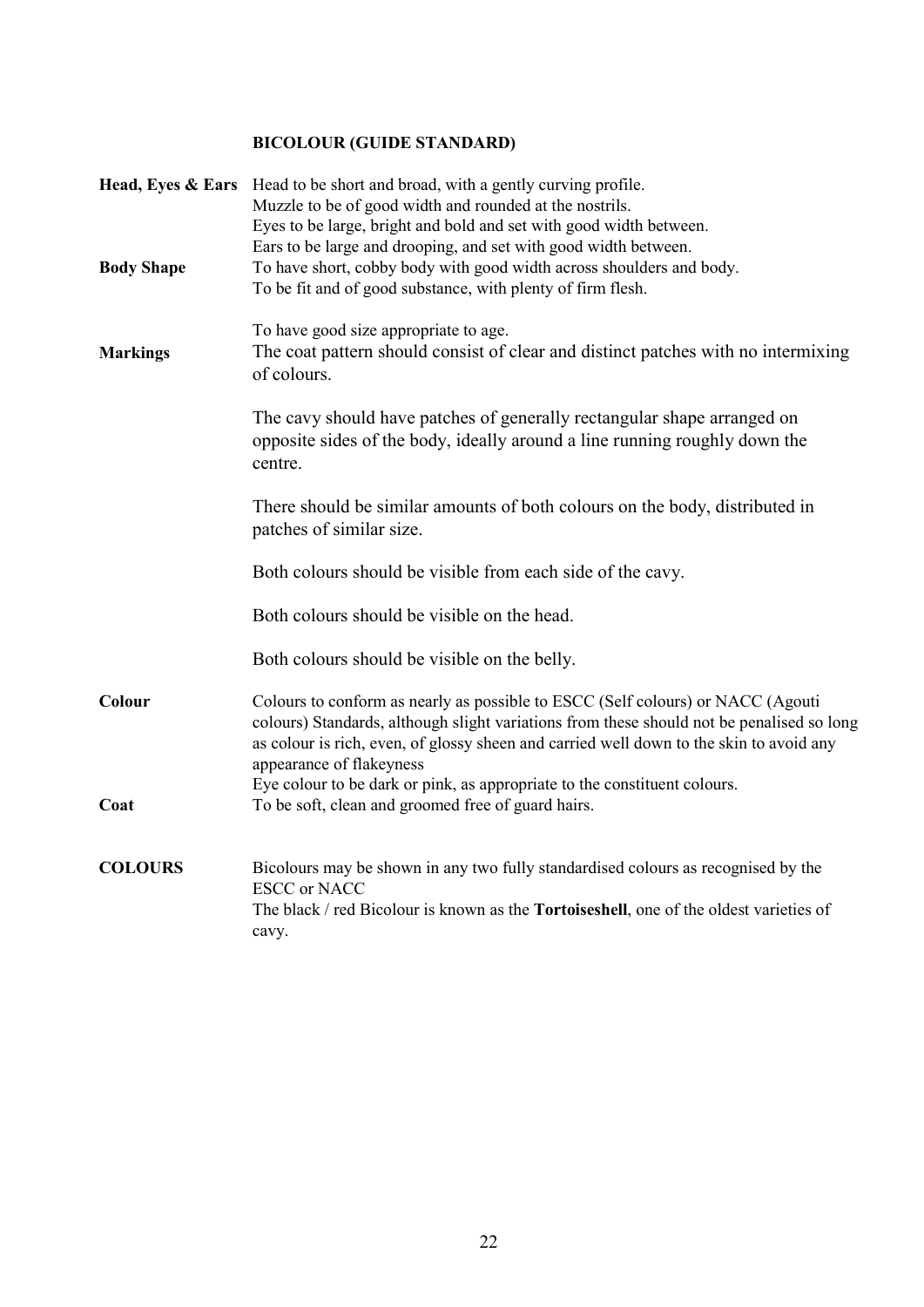# **HARLEQUIN (Guide Standard)**

| Head, Eyes & Ears Head to be short and broad, with a gently curving profile.<br>Muzzle to be of good width and rounded at the nostrils.<br>Eyes to be large, bright and bold and set with good width between.<br>Ears to be large and drooping, and set with good width between. |
|----------------------------------------------------------------------------------------------------------------------------------------------------------------------------------------------------------------------------------------------------------------------------------|
| To have short, cobby body with good width across shoulders and body.<br>To be fit and of good substance, with plenty of firm flesh.<br>To have good size appropriate to age.                                                                                                     |
| The coat pattern should consist of clear and distinct patches with no intermixing<br>of colours, other than of black and deep cream in the patches that consitute one of<br>the 'colours'.                                                                                       |
| The cavy should have patches of generally rectangular shape arranged on<br>opposite sides of the body, ideally around a line running roughly down the<br>centre.                                                                                                                 |
| There should be similar amounts of the three colours (one being black / deep<br>cream intermixing) on the body, distributed in patches of similar size.                                                                                                                          |
| All three colours should be visible from each side of the cavy.                                                                                                                                                                                                                  |
| At least two colours should be visible on the head.                                                                                                                                                                                                                              |
| All three colours should be visible on the belly.                                                                                                                                                                                                                                |
| Colours to be rich black and deep cream, even, with glossy sheen and carried well down.<br>The colours comprising the mixed patches should be as evenly mixed as possible.<br>Eye colour to be dark.                                                                             |
| To be soft, clean and groomed free of guard hairs.                                                                                                                                                                                                                               |
| As well as being based on a black / cream combination, as referred to in the Guide<br>Standard above, the Harlequin may also be based on a chocolate/ cream combination.                                                                                                         |
| <b>IMPORTANT NOTE</b> In using the word <b>'colours'</b> in this Standard, this refers both to the black (or chocolate)<br>and deep cream colours and to the patches of black (or chocolate)/ deep cream mixing.                                                                 |
|                                                                                                                                                                                                                                                                                  |

#### **SPECIFIC DISQUALIFICATIONS**

Patches of white hairs anywhere on the cavy.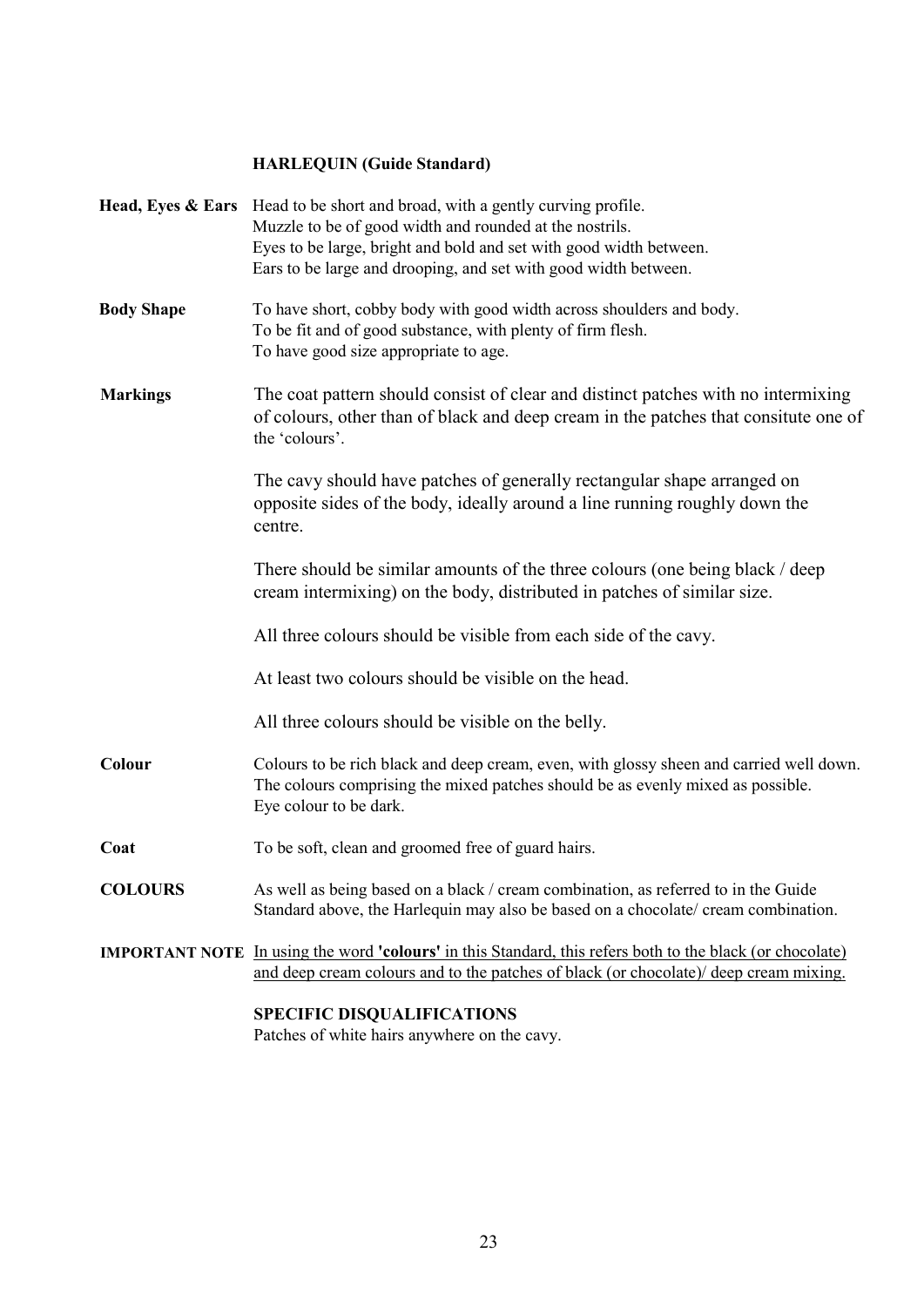# **MAGPIE (Guide Standard)**

|                   | Head, Eyes & Ears Head to be short and broad, with a gently curving profile.<br>Muzzle to be of good width and rounded at the nostrils.<br>Eyes to be large, bright and bold and set with good width between.<br>Ears to be large and drooping, and set with good width between. |
|-------------------|----------------------------------------------------------------------------------------------------------------------------------------------------------------------------------------------------------------------------------------------------------------------------------|
| <b>Body Shape</b> | To have short, cobby body with good width across shoulders and body.<br>To be fit and of good substance, with plenty of firm flesh.<br>To have good size appropriate to age.                                                                                                     |
| <b>Markings</b>   | The coat pattern should consist of clear and distinct patches with no intermixing<br>of colours, other than of black and white in the patches that consitute one of<br>the 'colours'.                                                                                            |
|                   | The cavy should have patches of generally rectangular shape arranged on<br>opposite sides of the body, ideally around a line running roughly down the<br>centre.                                                                                                                 |
|                   | There should be similar amounts of the three colours (one being black / white<br>intermixing) on the body, distributed in patches of similar size.                                                                                                                               |
|                   | All three colours should be visible from each side of the cavy.                                                                                                                                                                                                                  |
|                   | At least two colours should be visible on the head.                                                                                                                                                                                                                              |
|                   | All three colours should be visible on the belly.                                                                                                                                                                                                                                |
| Colour            | Colours to be rich black and bright white, even, with glossy sheen and carried well down.<br>The colours comprising the mixed patches should be as evenly mixed as possible.<br>Eye colour to be dark.                                                                           |
| Coat              | To be soft, clean and groomed free of guard hairs.                                                                                                                                                                                                                               |
| <b>COLOURS</b>    | Black, white and black / white mixture.<br>Chocolate, white and chocolate / white mixture.                                                                                                                                                                                       |
|                   |                                                                                                                                                                                                                                                                                  |

**IMPORTANT NOTE** In using the word **'colours'** in this Standard, this refers both to the black (or chocolate) and white colours and to the patches of black (or chocolate)/white mixing.

SPECIFIC DISQUALIFICATIONS: Patches of cream hairs anywhere on the cavy.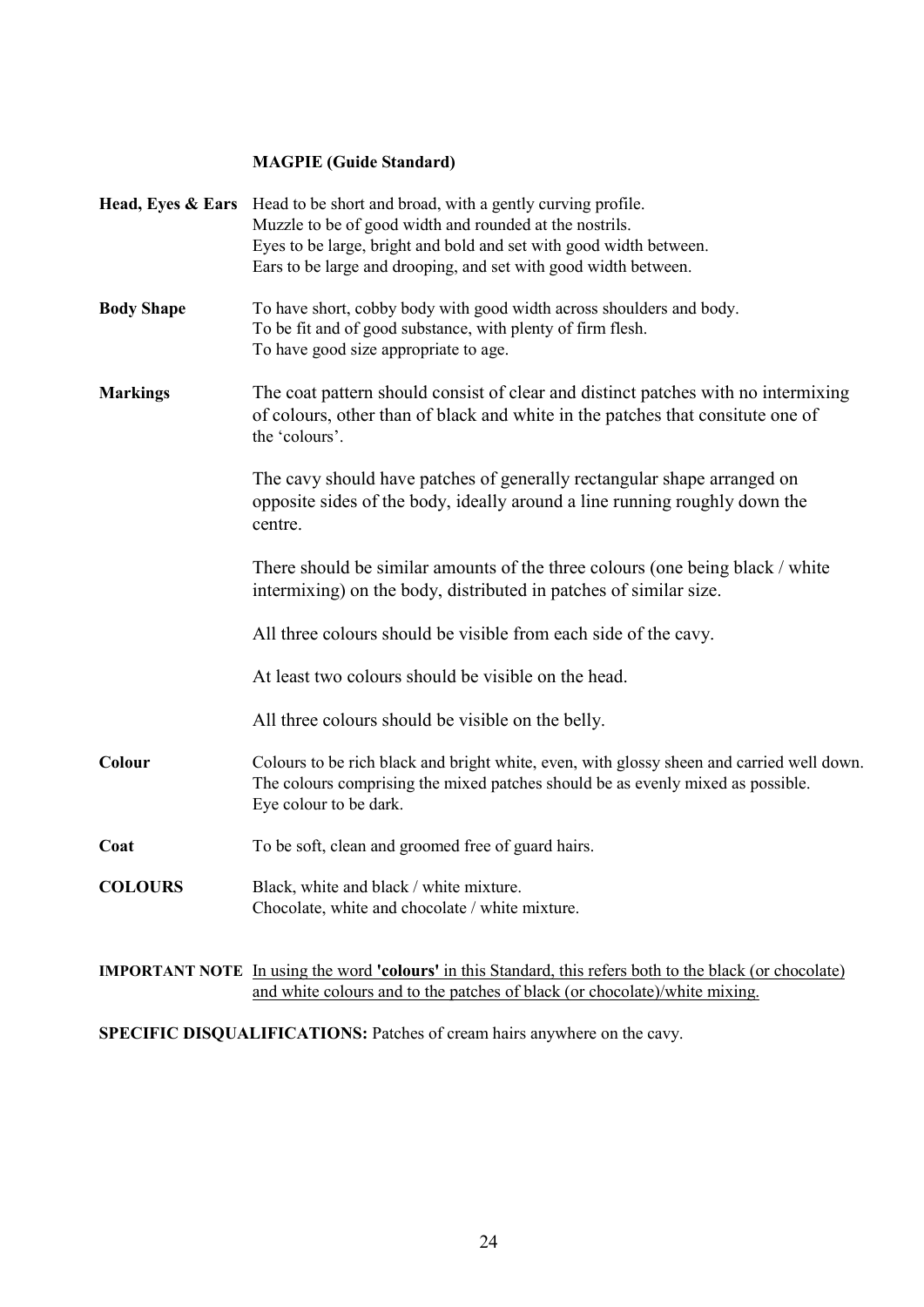# **CALIFORNIAN**

|                                                     | Head, Eyes & Ears Head to be short and broad, with a gently curving profile.<br>Muzzle to be of good width and rounded at the nostrils.<br>Eyes to be large, bright and bold and set with good width between.<br>Ears to be large and drooping with lower rim parallel to the ground, and set with good<br>width between. |
|-----------------------------------------------------|---------------------------------------------------------------------------------------------------------------------------------------------------------------------------------------------------------------------------------------------------------------------------------------------------------------------------|
| <b>Body Shape</b>                                   | To have short, cobby body with good width across shoulders and body.<br>To be fit and of good substance, with plenty of firm flesh.<br>To have good size appropriate to age.                                                                                                                                              |
| <b>Markings (Points)</b><br>of which<br><b>Smut</b> | To consist of even, sharply defined dark points on face, ears and feet with clear<br>demarcation from the body colour.<br>To be prominent, oval-shaped, and carried well up between but not above the eyes.<br>To be intensely coloured black or rich milk chocolate.                                                     |
| <b>Ears</b>                                         | To be intensely coloured black or rich milk chocolate, dense to the base.                                                                                                                                                                                                                                                 |
| Feet                                                | To be an even and intensely coloured black or rich milk chocolate; sharply defined,<br>with colour carried well up the legs to just beyond the hock joint, also covering the<br>nails and pads.                                                                                                                           |
| Colour (of body)                                    | To correspond to ESCC Red, DE Golden, Buff, DE Cream or DE White, with similar<br>eye colour. As free from body pigment (stain) as possible.                                                                                                                                                                              |
|                                                     | N. B. It is not yet established whether a small clump of black or chocolate hairs<br>above the ears is inevitable with well-marked examples, so these should be<br>disregarded until this is known.                                                                                                                       |
| Coat                                                | To be soft & silky, clean and groomed free of guard hairs.                                                                                                                                                                                                                                                                |

#### **GUIDANCE NOTES:**

The Californian is a smooth, short-coated cavy with smut and feet of one colour and body of a different colour, the pattern of markings being similar to those of the Himalayan cavy. However, because of its genetic basis it is likely that well-marked youngsters will become over-marked adults, whilst under-marked youngsters may develop into good adults. In common with Himalayans, colour density of the smut and feet varies with temperature, being more intense in colder seasons.

#### **SPECIFIC FAULTS:**

Uneven markings. Speckled smut and feet with white hairs giving a 'peppered' effect. Poor demarcation between points and body colour. Excessive pigmentation in the body colour, giving a 'muddy' body stained effect.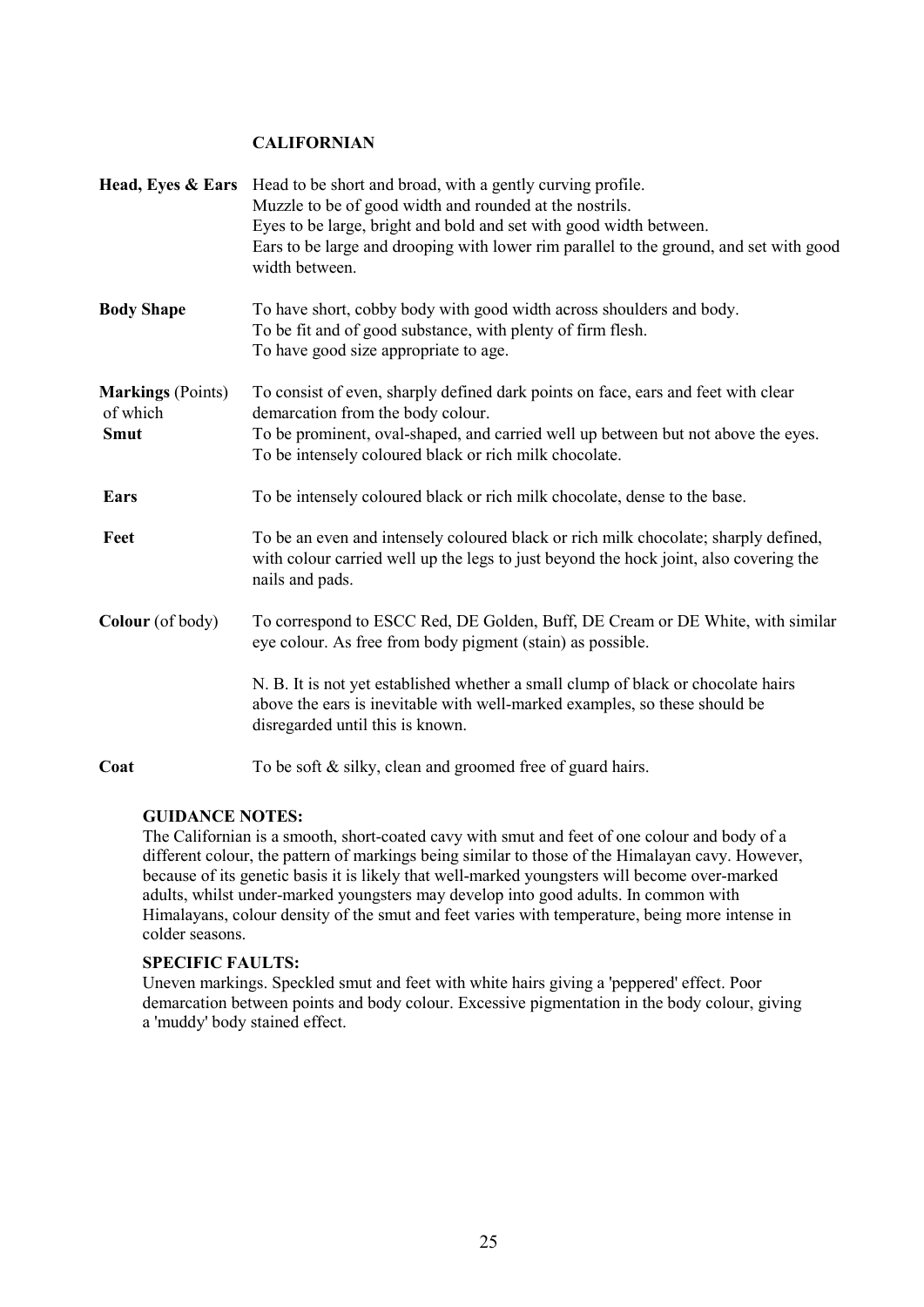# **GUIDANCE NOTES RELATING TO SPECIFIC NEW & EMERGING BREEDS**

## **SELF CARAMEL**

All characteristics are as for a Self cavy but with colour to be a rich, warm toffee, distinctly darker than the Self Beige. Eyes light ruby.

#### **RIDGEBACK**

The Ridgeback is a smooth-coated cavy other than for a pronounced **Ridge**, which should be pronounced, unbroken, erect and straight, running down the spine from between the ears to the hips. The ridge should be up to approximately 2.5 cm (one inch) in height and be most pronounced at the shoulder, tapering towards the rear end. The ridge should be firm and erect when brushed with the palm of the hand.

Other than the ridge the **Coat** should be soft, short, clean and free from grease. It should have no coat faults or rosettes, although a small circular pattern at the back of a foot is not a fault.

The Ridgeback is only recognised in Self **Colours**, Agouti and Argente, which should conform to ESCC, NACC or RVCC standards. The coat should be of glossy sheen, free from visible brindling, roaning or patches of different colour; with the colour carried well down to the skin to avoid any appearance of flakeyness. However, during a two-year period when breeders are moving from no restrictions on colour to defined colour requirements, exhibits should not be penalised for small patches of hairs of inappropriate colour so long as these do not exceed the size of a £1 coin (e.g. a white foot). Odd-coloured hairs found in the coat of the cavy, but not visible, from the surface should not be penalised.

The **Head** should be short and broad, with a gently curving profile and muzzle to be of good width and rounded at the nostrils. **Eyes** should be large, bright and bold and set with good width between. **Ears** should be large and drooping, with lower rim parallel to the ground and set with good width between.

The **Body** should be short and cobby, thick-set with good width across the shoulders. It must be fit and of good substance, with plenty of firm flesh covering the shoulders; and the pig should have good size appropriate to age

# **BELTED**

The Belted is a smooth coated solid coloured (black) cavy with a belt of white circling the body just behind the shoulders and incorporating the front legs and feet. Younger exhibits may have a narrower belt.

The **Belt** should be of white colour circling the body just behind the shoulders and including the front legs and feet. It should be vertical (at right angles to the spine), even in width all round the body, and straight. The width of the belt should be between 3 and 5 cm. Steps, skewing and variations in width of the belt are to be penalised according to severity.

**Body Colour** should be black, even & with glossy sheen, carried well down to the skin. Differently coloured hairs found within the Black or White are to be penalised according to quantity.

The **Belt Colour** should be be pure and clean, Eye colour should be dark.

**The Head** should be short and broad, with a gently curving profile and muzzle to be of good width and rounded at the nostrils. **Eyes** should be large, bright and bold and set with good width between. **Ears** should be large and drooping, with lower rim parallel to the ground and set with good width between.

The **Body** should be short and cobby, thick-set with good width across the shoulders. It must be fit and of good substance, with plenty of firm flesh covering the shoulders; and the pig should have good size appropriate to age

**Coat** should be soft, clean and groomed free of guard hairs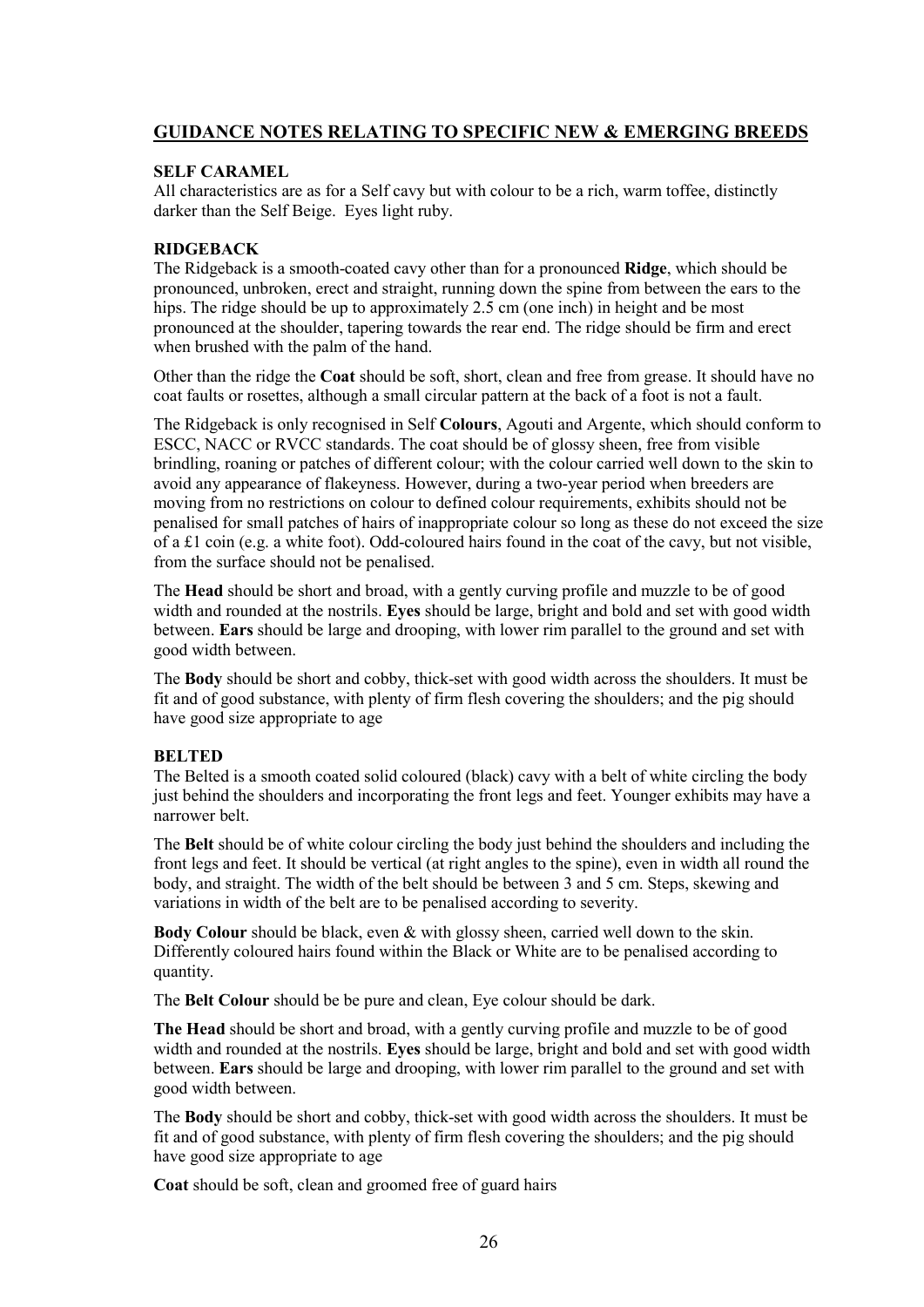# **MINIPLI**

The MiniPli is genetically a Longhair cavy but it also carries curly genes (derived from Lunkarya) and rex genes (derived from Alpaca) and it has been selected to have a slowergrowing, shorter, weaker coat than conventional longhairs.

This combination of factors produces a semi-longhaired, curly-coated cavy with characteristics that differentiate it from other longhairs, one that appeals to people that like longhairs but do not have the time, skills or inclination to keep them in full coat and who are also attracted by the curls. Specifically:

**Coat length** should be such that it only just reaches the board even without being cut (which it must not be). The coat grows more slowly than on other longhairs, at approximately half the rate, so that the length of U/5 and 5/8 exhibits will be much shorter than in those of other longhair breeds. The frontal (known as the '**fringe**') is also much shorter and weaker than on other longhairs, so that it flops a little from the head in the style of a fringe but it will never cover the whole face. **Chops** are short, never of a length to reach the board, and have a slightly fuzzy, harsh feel. The overall appearance of the cavy should be of a rounded effect (when viewed from above), looking neat and tidy.

The cavy should be covered with a large number of tiny **corkscrew curls** all over the body, these being tighter than those of the Lunkarya. The **coat texture** is sufficiently harsh that these curls stand out from the body, meaning that it is not possible to attempt to show the cavy with a parting; but the coat is much softer than on the Lunkarya, and this contributes to the tighter curls.

Accordingly, the MiniPli can be distinguished from the Lunkarya by a shorter, more slowgrowing coat; shorter frontal (fringe) and chops; softer coat and tighter curls. Its shorter coat, corkscrew curls and the difficulty in maintaining any form of parting make it clearly different from the Alpaca.

Head, eyes, ears and body type are as expected for the Lunkarya and Alpaca.

#### **POTENTIALLY UNVIABLE BREEDS**

The **Brindle** and the **Sable** are breeds that have in the past been exhibited in reasonable numbers, the former as a Full Standard cavy and the latter as a Guide Standard / NEB. However, examples of these breeds approaching the stated requirements have been sighted rarely, if at all, in recent years, such that there are doubts about the viability of the Full / Guide Standards / Guidance Notes previously agreed.

Accordingly, these Guide Standards and Guidance Notes have been withdrawn and examples of these breeds must be formally asssessed via the RVCC Assessment process before they can be shown competitively. Because of prior knowledge of the possibilities of these breeds the RVCC may, after conducting such a process, choose to recommend a 'fast-track' process of moving to Guide Standard status immediately rather than NEB.